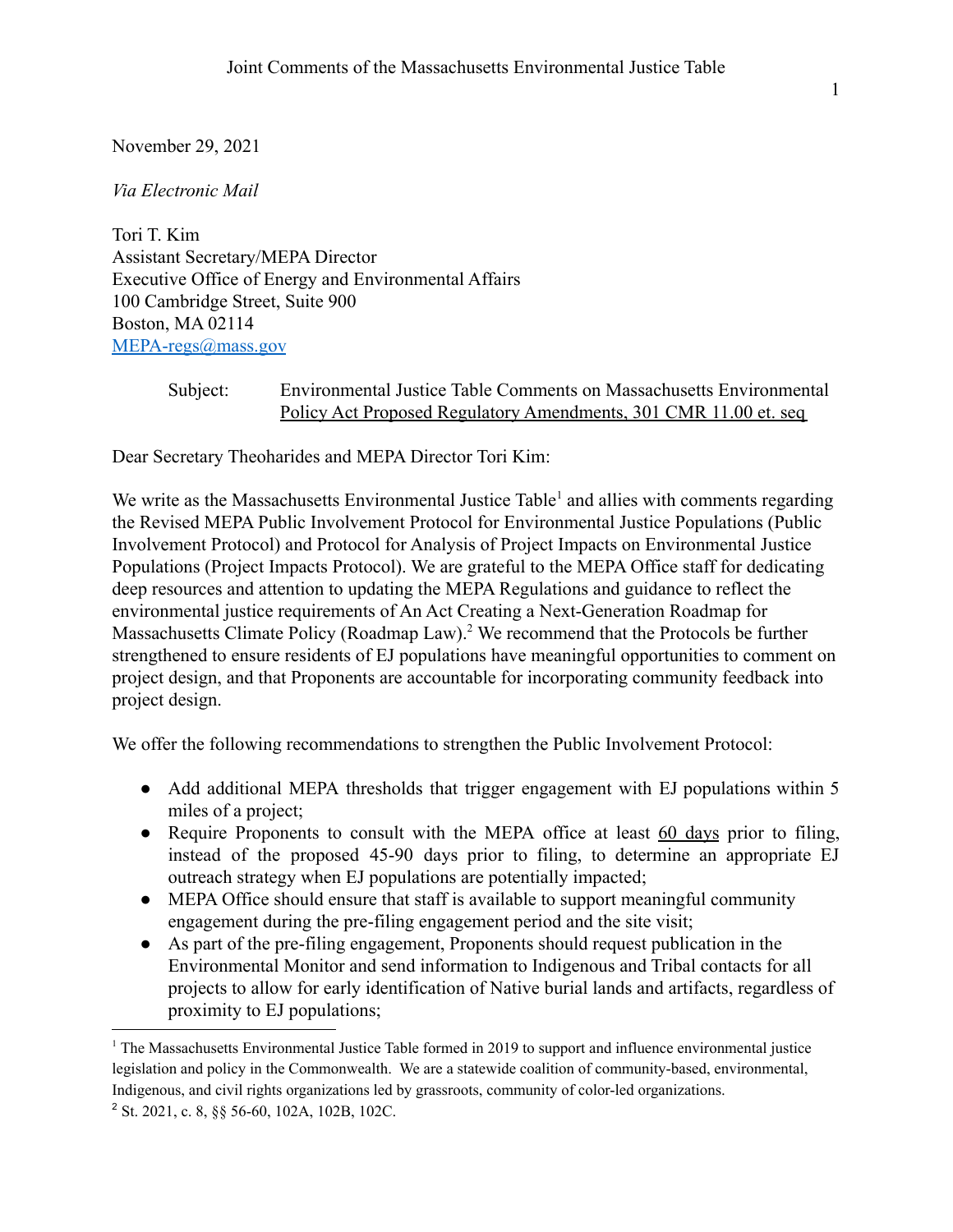- Add details about how to define project impacts and effects on EJ populations;
- Require the Proponent to hold an information session where residents of an EJ population raises a concern about a Project;
- MEPA Office should require Proponents to substantively respond to comments during the pre-filing period, alter the project proposal, or abandon the project prior to filing, based on feedback from EJ residents; and
- Add the presumption that absent compelling information to the contrary, any project impacts within one mile of an EJ population will negatively affect such EJ populations.

We offer the following recommendations to strengthen the Project Impacts Protocol:

- Add language requiring a Proponent to respond to concerns raised by residents of EJ populations during the pre-filing engagement;
- Expand language about what type of criteria should be assessed as creating a potential for unfair or inequitable burden; and
- Add language about how to review ecological restoration projects.

For both the Public Involvement and Project Impacts Protocols, the presumption of project impacts guidance should be more detailed, including examples of potential impacts. We recommend that impacts be defined as "changes to human environment from the proposed action or alternatives that are reasonably foreseeable and have a reasonably close causal relationship to the proposed action or alternatives, including those effects that occur at the same time and place as the proposed action or alternatives (direct impacts) and may include effects that are later in time or farther removed in distance from the proposed action or alternatives (indirect impacts)." We offer additional language in the redline of the protocol attached here in Appendix A.

Regarding language access, we suggest that the threshold for a population to qualify for interpretation and translation services should be lowered to 3 percent instead of 5 percent. We request that the MEPA Office convene a meeting to further discuss the language access translation threshold.

Finally, we recommend that an EENF/EIR rollover process be created to ensure that EJ populations benefit from ecological restoration projects. Below are detailed recommendations.

## **I. For the Public Involvement and Project Impacts Protocols, we Support a Pre-Filing Consultation Requirement and Offer Further Recommendations On Appropriate Outreach.**

The MEPA Office's Project Impacts Protocol states that Proponents must identify EJ populations within 1 and 5 miles from a project site and if EJ populations are impacted, must provide advance notification via an electronic "EJ Screening Form" to Community Based Organizations (CBOs) and tribal representatives between 45 and 90 days prior to filing and to conduct outreach to the potentially impacted EJ populations. Instead, to ensure that Proponents conduct engagement in a meaningful way, with support of the MEPA Office, the Proponent should be required to both submit the Environmental Justice Screening Form and *consult with the MEPA*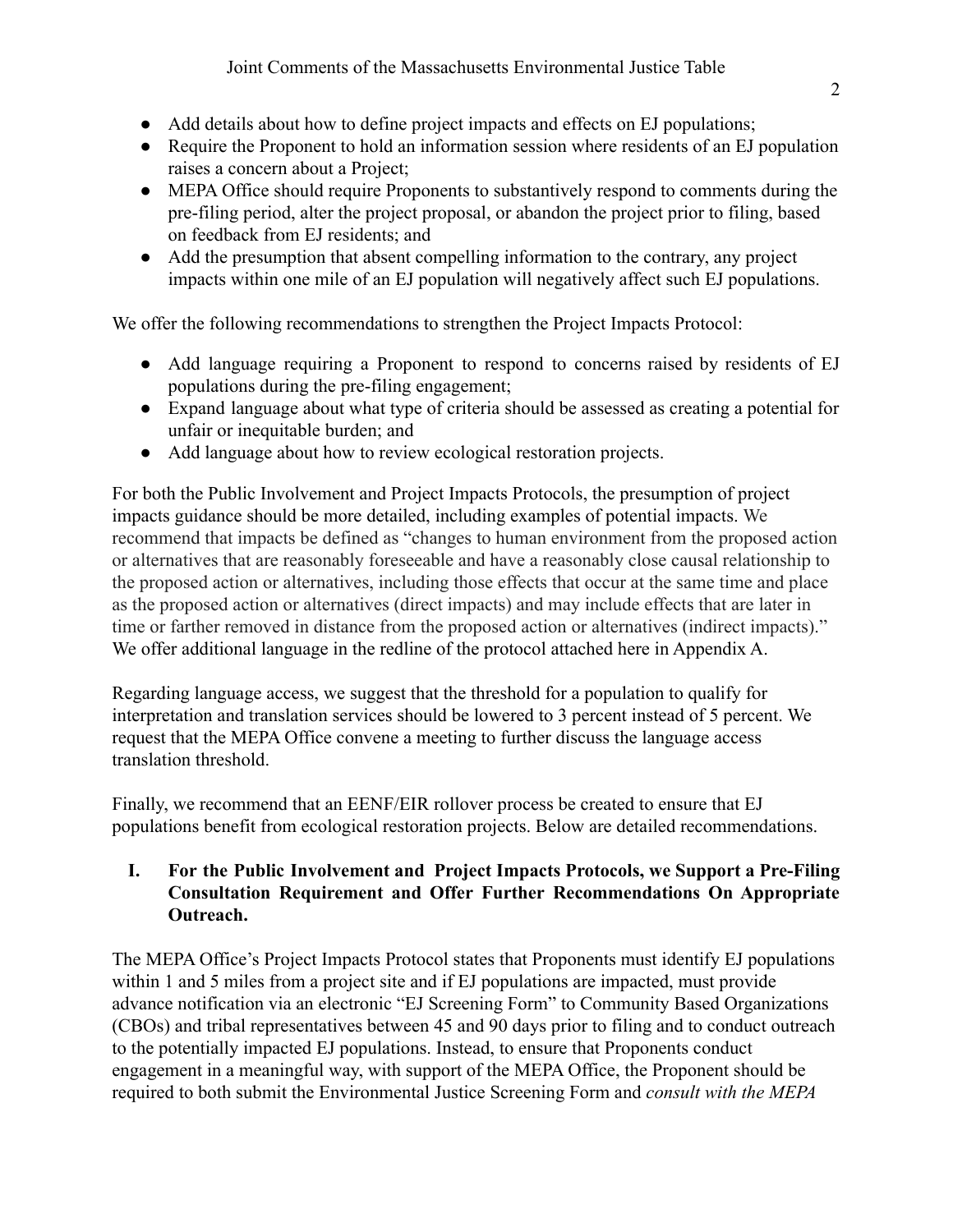*Office* at least <u>60 days</u> prior to filing, rather than the 45 to 90 days currently prescribed in the Public Involvement Protocol. A 60-day advance notice period will allow time for a Proponent to work closely with the MEPA Office to develop a meaningful outreach strategy and then to conduct outreach prior to filing with the MEPA Office.

## A. Pre-Filing Consultation and Outreach Should Be Done For All Projects With Some Exceptions.

We support the Public Involvement Protocol's requirement that Proponents complete the Environmental Justice Screening Form summarizing the proposed project, including specifics on the Project location and the identification of Environmental Justice Populations within one mile of the Project site. The Environmental Justice Screening Form should be submitted to the MEPA Office and published in the Environmental Monitor. In addition, the Proponent should be required to file the Environmental Justice Screening Form with the Aquinnah Wampanoag Tribe, Mashpee Wampanoag Tribe, the Massachusetts Commission on Indian Affairs, the North American Indian Center of Boston and any other Native or Indigenous People contacts to allow for identification of Native burial lands and artifacts.<sup>3</sup> Proponents shall provide outreach to Environmental Justice Populations at least 60 Days before filing an Environmental Notification Form, unless subject to a pre-filing exemption as directed by the MEPA Office.

We request that outreach be done to tribal governments and organizations for all projects, regardless of size and regardless of proximity to a designated EJ population. Outreach should be conducted by EEA/DEP through the EJ Director, and should include, but not be limited to: the Massachusetts Commission on Indian Affairs, the North American Indian Center Of Boston (NAICOB), the Wampanoag Tribe of Gayhead Aquinnah, the Mashpee Wampanoag, the Nipmuc Nation, and state historic preservation officers. Early outreach will give indigenous stakeholders time to identify whether there are burial grounds that could be disrupted by a proposed project. If a burial ground could be disrupted, that should trigger either an alternatives analysis or a halt of the project.

For Projects that are within one mile of an EJ Population or five miles of an EJ Population that imposes an air impact, rather than employing thresholds to determine whether a pre-filing consultation and outreach are necessary, we suggest that these requirements should apply to all projects, including those that increase climate resiliency or result in additional recreational or green space, with some narrow exceptions. Those exceptions are for Projects relating to a single family home, a residential building that is owner-occupied with up to four units, curb cuts if not on state highways, and repair or maintenance of culverts or replacement with a similarly sized culvert.

Exempting projects on a greater scale that a Proponent asserts are beneficial at such an early stage in the process, without a thorough assessment of the potential impacts, could perpetuate the same environmental injustices that the EJ provisions of the Roadmap Law were drafted to address. Although such a requirement may seem onerous, it will ensure that unintended

<sup>3</sup> *See* Massachusetts Exec. Order 126, "Massachusetts [Native Americans,](https://www.mass.gov/executive-orders/no-126-massachusetts-native-americans)" (July 8, 1976).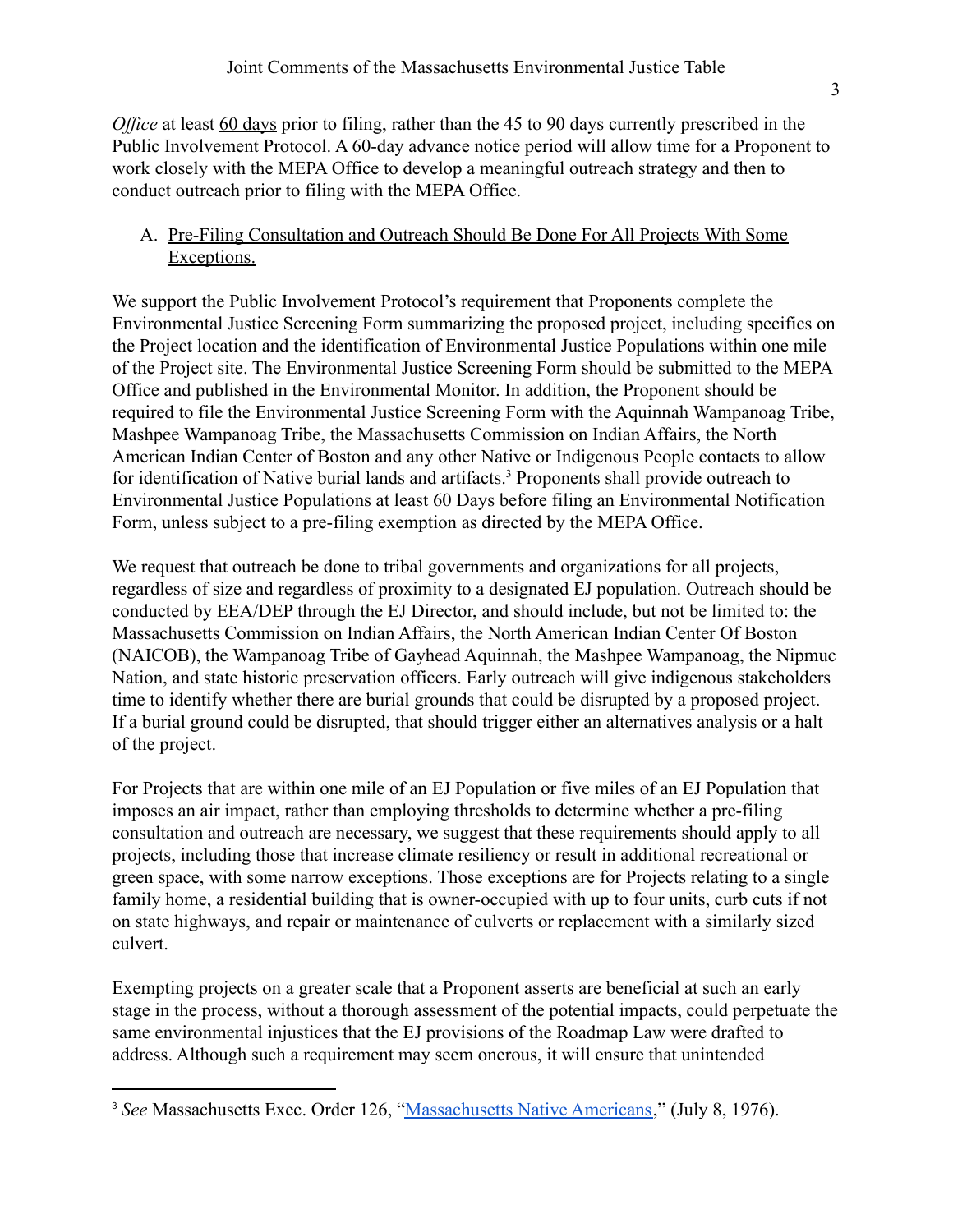consequences or impacts that the Proponent or MEPA office have not identified can be raised and addressed early, prior to the investment of significant time and resources into the process. This will also ensure that concerns around the cumulative impacts of small projects can be vetted and addressed.

One way to engage residents is by conducting outreach to local elected and appointed officials, community-based organizations, tribes and Indigenous representatives. Engaging early with the local populations allows them the opportunity to comment on the design of a project prior to filing an environmental review. In this regard, Proponents should be required to report to the MEPA Office and the EEA EJ staff for consultation at least 60 days prior to filing. This should provide enough time for EEA staff to recommend an appropriate EJ outreach strategy. Further, as part of the ENF filing, the Proponent should report on its pre-filing outreach.

### B. The MEPA Office Should Provide Support for the Project Proponent and Impacted Community Throughout the Consultation Process

The Public Involvement Protocol should require the MEPA Office to provide support both during the early engagement process and the MEPA review process. Prior to filing, Proponents should be required not only to file the Environmental Justice Screening Form, but also to consult with the MEPA Office to develop a community outreach strategy. The MEPA Office shall ensure that staff is available to support a Proponent during the early engagement period to make connections with potentially impacted EJ populations. Ideally, the MEPA Office and Director of EJ at the Executive Office of Energy and Environmental Affairs will offer to facilitate discussions between a Proponent and potentially-impacted residents. The MEPA Office should be responsible for notifying potential EJ stakeholders and community-based organizations on the EEA EJ engagement list. The MEPA Office should also connect the Proponent with the EJ Advisory Council and for projects that impact EJ populations, should share project information with the members of the Massachusetts EJ Table. EEA should decide with the Advisory Council whether to host an additional informational meeting on a potential project.

For projects that involve site visits, the MEPA Office and Proponents should work together to ensure residents of potentially-impacted EJ populations know about the site visit and can participate in the site visit. Site visits are typically offered during a business day. The MEPA Office and Proponent should consider offering site visits at different times, including evenings and weekends, and recording a site visit that is publicly available.

## C. The MEPA Office Should Require Proponents to Incorporate Feedback from EJ populations into the Filing.

To ensure that community engagement has a meaningful impact on project design, the Public Involvement Protocol should require the Proponent to respond to comments during the pre-filing period, alter the project proposal, or abandon the project prior to filing, based on feedback from EJ residents.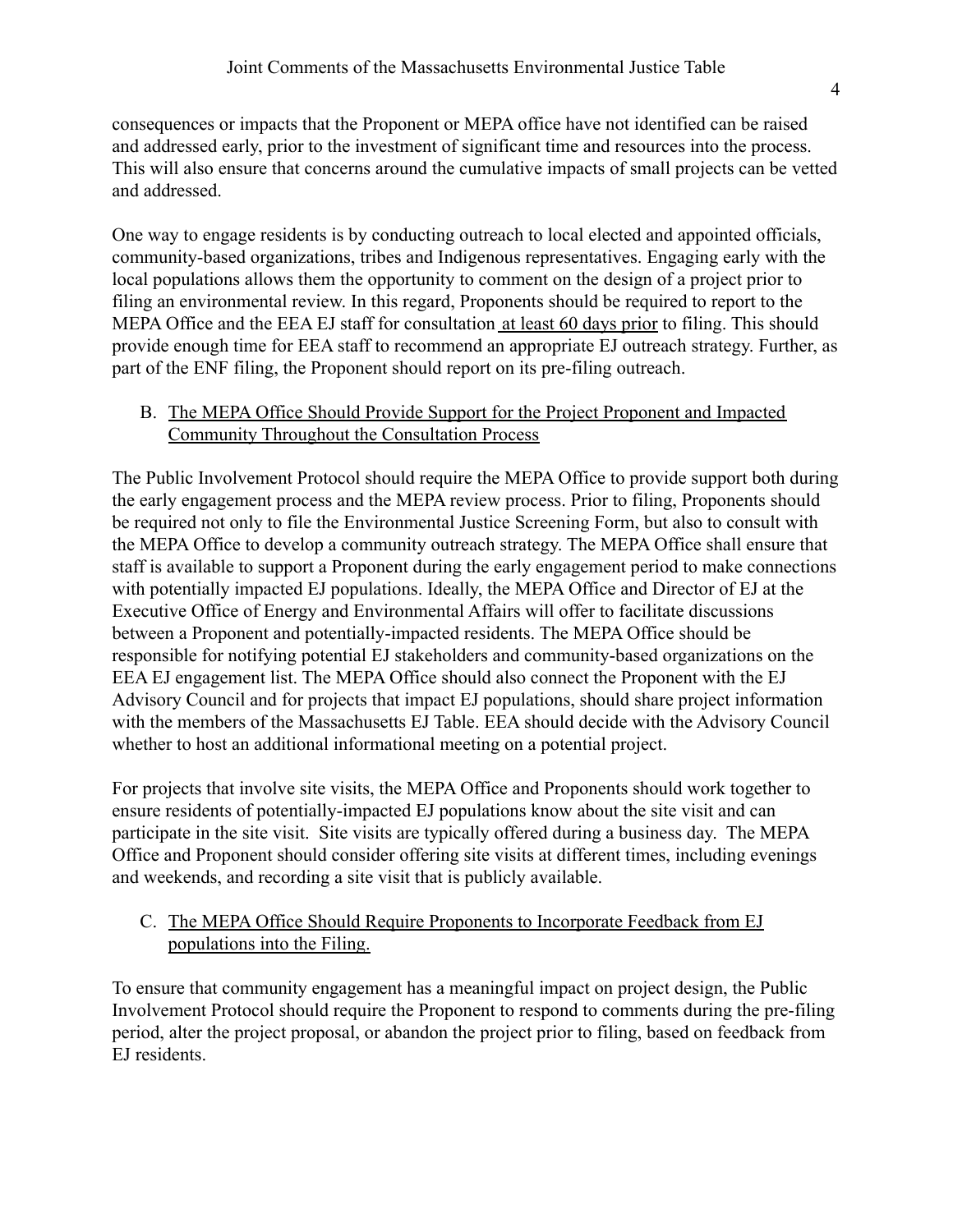The EJ Table requests that the Public Involvement Protocol require a Proponent to invite community-based organizations, local elected officials, and the EEA Director of EJ to a meeting to review the proposed project prior to filing ("information session"). The Public Involvement Protocol should also ensure that the Proponent is accountable to respond to community feedback at this stage, including by abandoning plans to file with MEPA, altering plans to take into account the comments, or explaining why it chose to continue with the plans. Following an information session, the Proponent should be required to adjust the project to address community concerns or abandon plans to file with MEPA, or explain why it will not do so.

Similarly, the EJ Table supports the Public Involvement Protocol's requirements around community engagement during the site visit. However, the Public Involvement Protocol should also require the MEPA Office staff to respond to community concerns raised at this stage. If site visit attendees raise concerns and/or recommended Project changes, the MEPA Office staff should ensure that they understand the information and address those concerns in the Secretary's Certificate. The MEPA Office should consider extending the comment periods beyond the standard 37 days when a project potentially impacts EJ populations.

Finally, to the extent that EJ neighborhood residents express concerns or ideas about a project, the MEPA Office should consider requiring project changes and mitigation opportunities. The Secretary's Certificate should include, when appropriate, specific mitigation requirements that are tailored to the potentially impacted EJ population's needs and requests. These mitigation measures should reflect community ideas.

#### D. Cumulative Impacts Assessment Procedures Should Be Incorporated into MEPA Guidance

Rather than creating a separate standard, future findings from DEP's Cumulative Impacts Working Group should be incorporated into MEPA guidance. This will ensure consistency and ease of filing for Proponents and transparency for all stakeholders.

# **II. The Presumption of Project Impacts Should Include More Details.**

We request that the statement that absent compelling information to the contrary, any project impacts within one mile of an EJ population will negatively affect such EJ populations be reinstated in the Public Involvement EJ Protocol. We recommend that the Public Involvement and Project Impacts Protocols state examples of the types of exposures or actions that constitute project impacts, including, but not limited to air emissions from construction or facility operation, water releases and discharges during construction and facility operation, tree removal, land alternation, adding vehicle trips, altering access to public transportation, increasing the presence of police officers, and altering noise exposure. We also support the presumption that any project that will require an unusually large volume of project-related or construction-related diesel trucks or equipment may be regarded as affecting air quality up to 5-mile radius. Unusually large volume should be deemed to include adding more than 25 trips/day or construction equipment that will operate more than 100 hours throughout the lifetime of the project construction. Proponents should discuss how to avoid or mitigate these emissions. We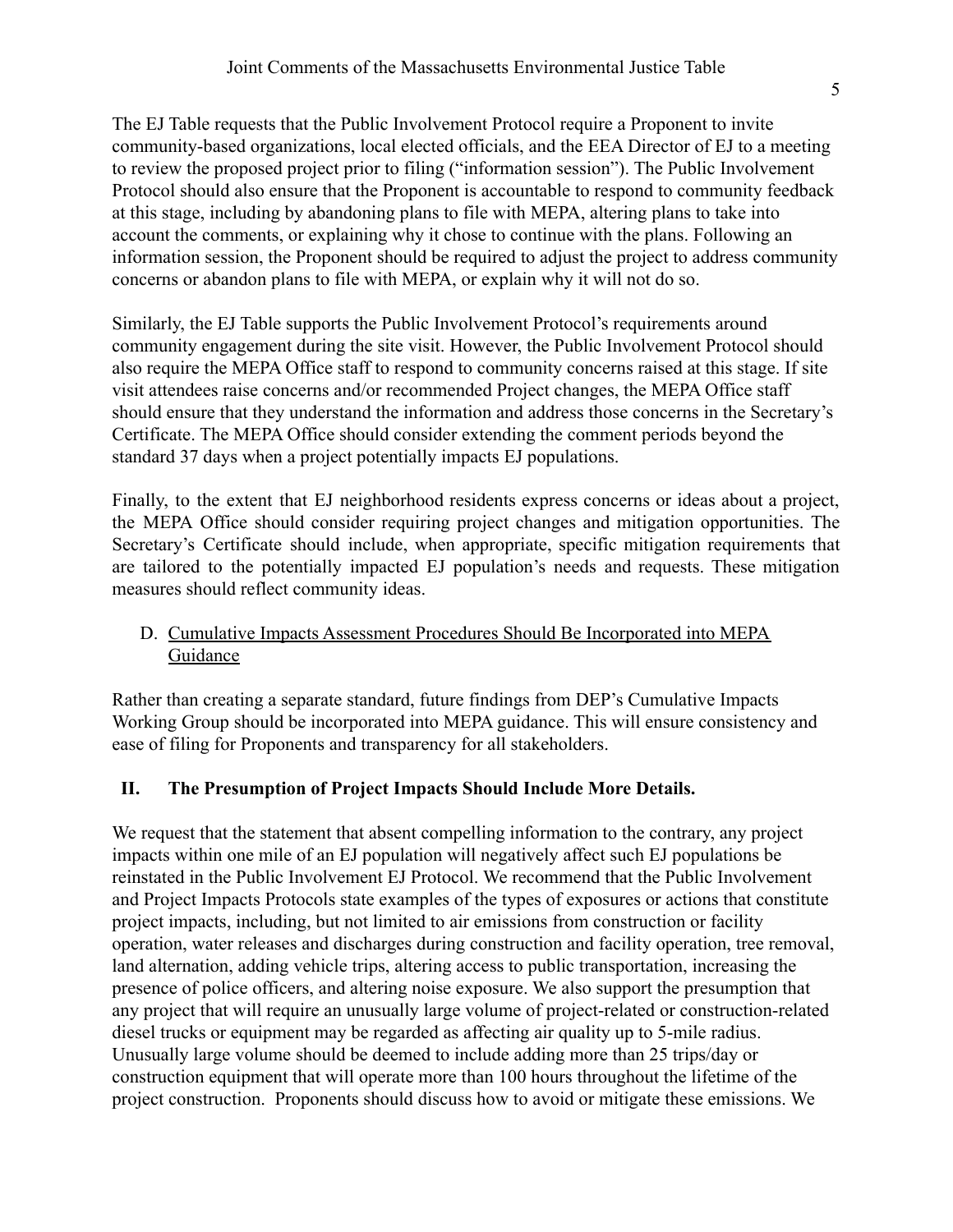support the presumption that the Secretary shall retain discretion to reject any documentation and associated ENF/EENF filling as incomplete based on non-compliance with EJ public involvement requirements and may require an extension or repetition of the MEPA review due to such non-compliance.

We further request that the following paragraph in the Public Involvement Protocol regarding the impacts of air quality be reinstated: "For air quality, the MEPA Office will presume that project impacts exceeding MEPA review thresholds for air emissions at 301 CMR 11.03(8)(a)-(b) will affect air quality and negatively affect EJ populations within a 5-mile radius around the project site. In addition, any project that will require an unusually large volume of project or construction related diesel trucks or equipment may be regarded as affecting air quality up to a 5-mile radius depending on the specific routes of travel for the trucks or equipment. The Proponent is encouraged to consult with the MEPA Office prior to filing to ensure accuracy in determining the geographical area over which public involvement requirements will apply. The ENF/EENF shall, in any event, describe any air emissions associated with the project and whether such emissions are anticipated to affect air quality within an area up to 5 miles around the project site.

## **III. The MEPA Office Should Convene a Meeting With Data Experts to Clarify When Translation and Interpretation Services Will Be Required.**

A goal of the Public Involvement Protocol is to ensure that potentially-affected populations are able to meaningfully engage in the public process for the project. Language access is a key component of ensuring meaningful engagement. The Public Involvement Protocol indicates that if limited English proficiency is one of the criteria that triggers an EJ population designation within the one or five-mile radius, then written and oral translation and interpretation services should be provided in all languages spoken by a significant portion of the populations, or at least 5 percent of the census block. We question the dataset to be used, the decision to use data by census block, and a 5 percent trigger. To address these concerns, we request that the MEPA Office, along with the EEA Director of EJ convene a meeting to determine the appropriate threshold. In the interim, we recommend that 3 percent be the threshold rather than 5 percent, which is consistent with practices in the District of Columbia. Pursuant to the D.C. Language Access Act of 2004,<sup>4</sup> District agencies must provide both oral and written language services in foreign languages that "meet the Act's threshold of 3 percent or 500 individuals, whichever is fewer, of the LEP populations served or encountered or likely to be served or encountered by a covered entity."<sup>5</sup>

<sup>4</sup> D.C. Code §§ 2-1931 to 2-1933 (2021).

 $<sup>5</sup>$  In fact, the text of Language Access Act indicates that the threshold applies only to written</sup> translations. *See* D.C. Code § 2-1933(a) (2021). However, the D.C. Office of Human Rights, charged with overseeing the implementation of the Act, clearly notes that the threshold applies to both oral and written language services. *See Language Access FAQs*, D.C. Off. Hum. Rts., at 4.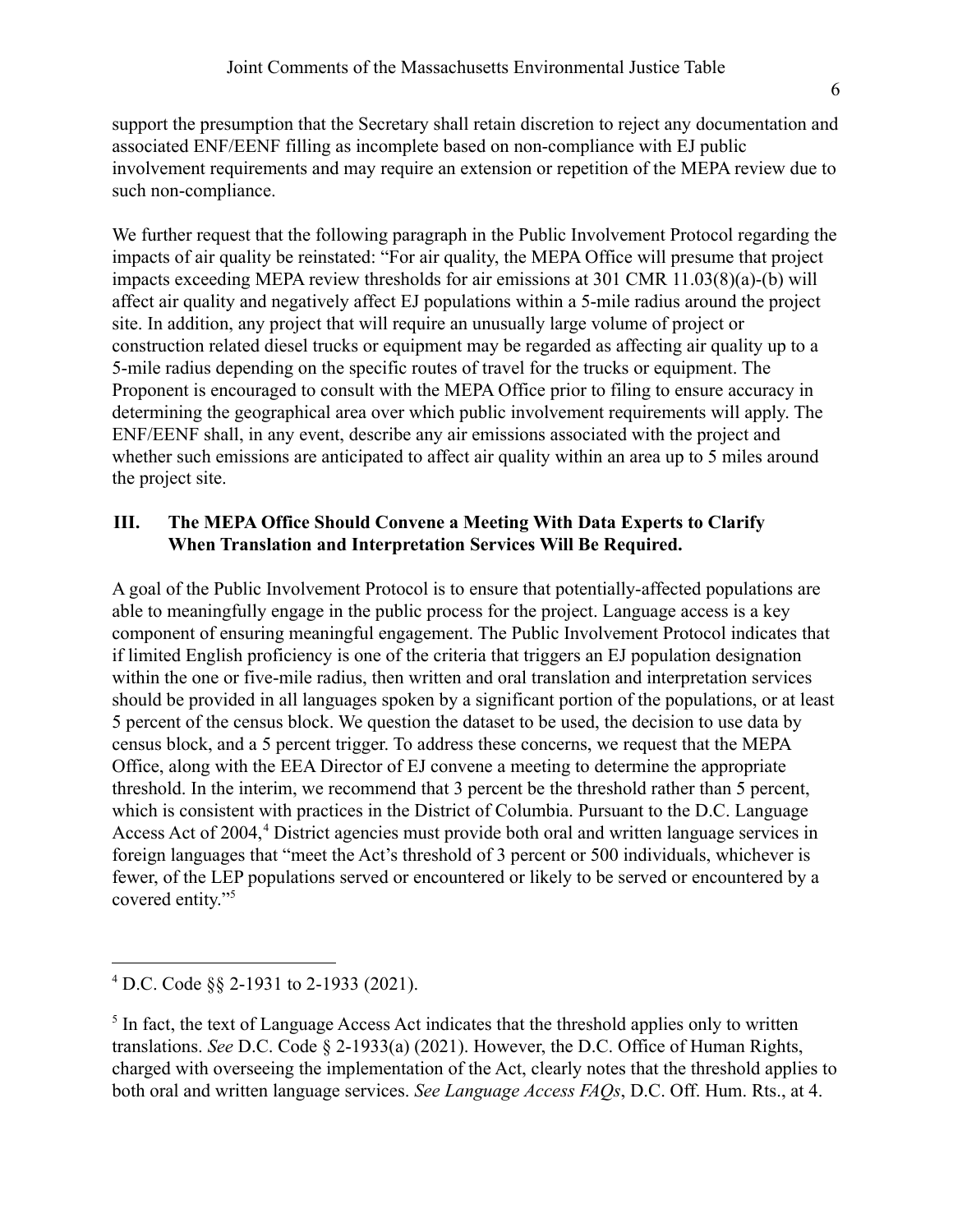# A. Some datasets contain large margins of error that may affect the reliability of information.

Data regarding limited English proficiency status could be based on decennial census data or American Community Survey data. Though the 2020 census is complete, the results and data are not yet available. While the Decennial Census reflects a broader sample size, the ACS is updated more regularly and therefore will better capture demographic shifts. This may also be an aspect in which it is preferable to err on the side of inclusivity – while ACS data may be less statistically rigorous, they are more likely to capture a more current population. However, the Decennial Census is more statistically rigorous than ACS data and this should be considered as well. Relying on the 2010 census data would ensure lower margins of error compared to the more recent American Community Survey data, though that data is likely outdated and not reflective of current language needs.

According to the most recent 5-year American Community Survey estimates, there are 2,617,597 households in Massachusetts, with a margin of error  $+/$ -4,909. Of these households, 152,845 are limited English speaking households, with a margin of error +/- 2,902. Or, 5.8 percent of households in Massachusetts are limited English speaking with a  $+/-0.1$  margin of error.<sup>6</sup> When analyzing the languages spoken, the margins of error are even greater.

Regarding margin of error concerns, an approach of aggregating census tracts will provide a larger sample size which will reduce error. Beyond this, we recommend erring on the side of inclusivity; it would be more detrimental to not provide translation services to people requiring them rather than to provide translated documents that benefit a smaller number of people than intended. We recommend a stakeholder meeting that includes people with GIS and statistical experience to work through these details.

B. Instead of using data based on census block, consider drawing a radius to determine the significant portion of the population that would trigger translated materials.

We recommend that proximity be determined by a radius rather than simply be based on the census tract that the project is in, since a project located on the edge of a census tract could have a significant impact on neighboring tracts which would not otherwise be captured. For each project, we recommend the following steps to determine whether translation services should be provided:

- Draw a radius of 1 or 5 miles around the MEPA project in question.
	- A minimum radius of 1 mile is generally accepted and supported by the literature, and a 5 mile radius could be used for projects with associated air emissions, which may have more of a geographic reach than other impacts. This aligns with the EEA Environmental Justice Policy 2017.
- Determine whether that radius intersects with any environmental justice populations per the [EJ Viewer Tool](https://mass-eoeea.maps.arcgis.com/apps/webappviewer/index.html?id=1d6f63e7762a48e5930de84ed4849212).
	- If yes, determine whether English isolation is a characteristic of any of these block groups.

<sup>&</sup>lt;sup>6</sup> The relevant [table ID is S1602.](https://data.census.gov/cedsci/table?text=english&t=Language%20Spoken%20at%20Home&g=0400000US25&tid=ACSST5Y2019.S1602&hidePreview=true)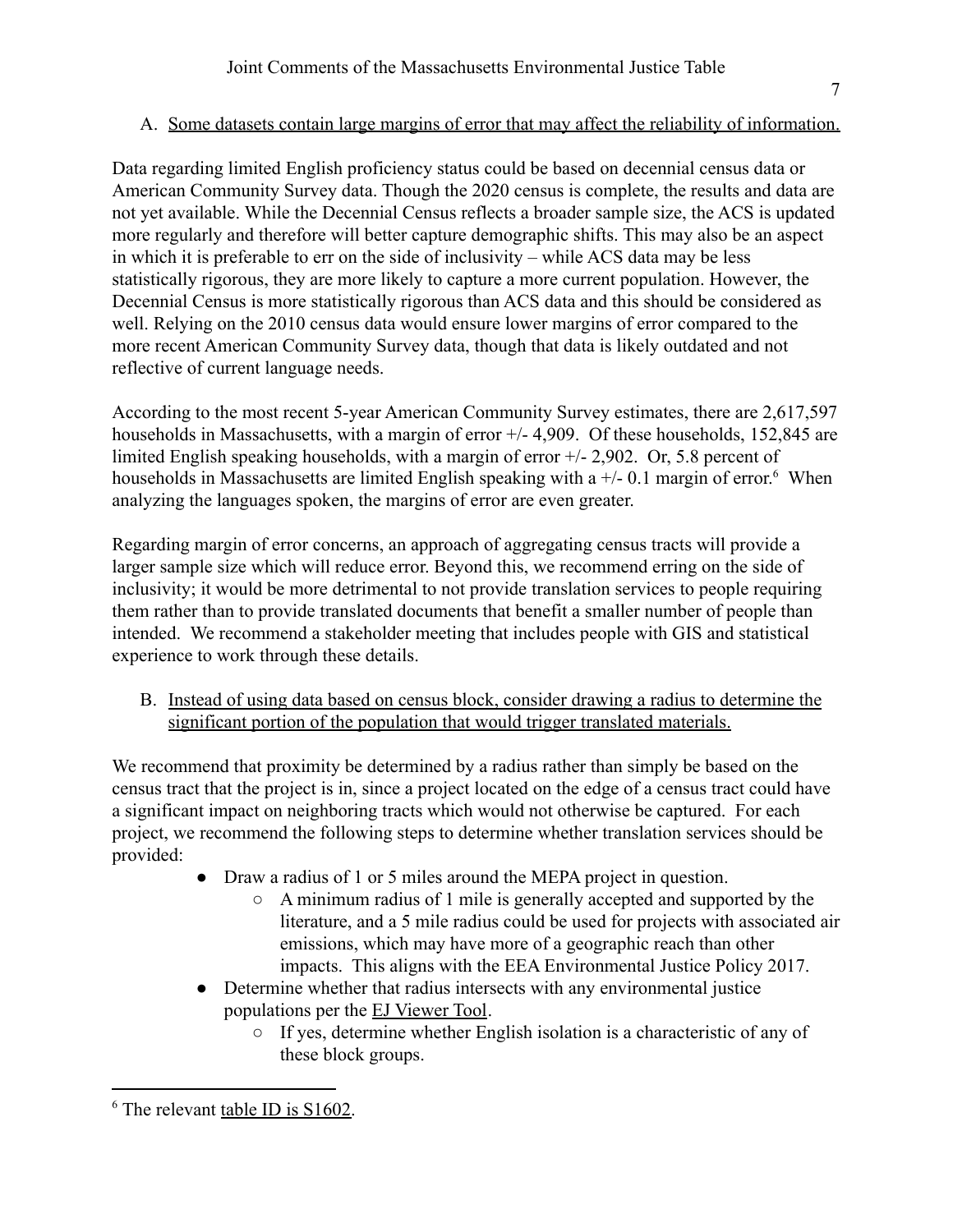- If yes, draw a 1 or 5 mile buffer using GIS around the site, and for all census tracts\* that intersect that buffer, take the sum of the population and then calculate the percentage of the population that speaks each language and identifies as limited English proficiency. Provide translation services for any languages that are spoken by more than a certain percent of the population according to Census data on language spoken at home by ability to speak English (table B16001).
- Additionally, community outreach should be conducted to determine whether translation should be provided for other languages identified in the census reporting but below the  $X\%$  threshold. It is possible that the census may be underreporting on these languages and therefore outreach is important to ensure that people speaking these languages are not overlooked in the public involvement process.

We recommend that the threshold to trigger language translation and interpretation should be to err on the side of inclusivity, which could only result in providing more translated information to the community rather than failing to accurately inform them. Other considerations include using publicly available data so that the approach of determining which languages require translation is replicable, and aligns with the MA Environmental Justice definition and policy.

C. MEPA should require simultaneous interpretation to allow for 2-way communication, and translation and interpretation services should maintain quality.

The interpretation should be carried out as soon as the event starts, so that Portuguese speakers, for example, understand what someone is saying in English and the English speakers understand what someone is saying in Portuguese. In this light, it is essential to maintain the quality of translation and interpretation services. We recommend an elaboration of a list of translation service agencies which project proponents may use to meet their needs and ensure the accuracy of translations and interpretation for public involvement. Subpar services such as a translator lacking the skills or technical knowledge needed to accurately capture the information impede equity in public participation. We recommend identifying language services providers with the technical knowledge needed to accurately translate technical nuances which influence the public's understanding of proposed activities and therefore its ability to provide feedback.

Also, translation and interpretation requirements should include the need for headsets which can be used for some persons who are hard of hearing. In the same manner, an ASL interpreter should be available for any persons in the audience requiring sign language. Ensuring interpretation and translation quality implies the neutrality of service providers. This means that conflict of interest checks should be performed periodically before they are added as reference.

## **IV. The Regulations and Guidance Should Be Updated To Include A Process to Ensure that EJ Populations Benefit From Ecological Restoration Projects**

The environmental justice components of *An Act Creating a Next-Generation Roadmap for Massachusetts Climate Policy* requires the equitable distribution of energy and environmental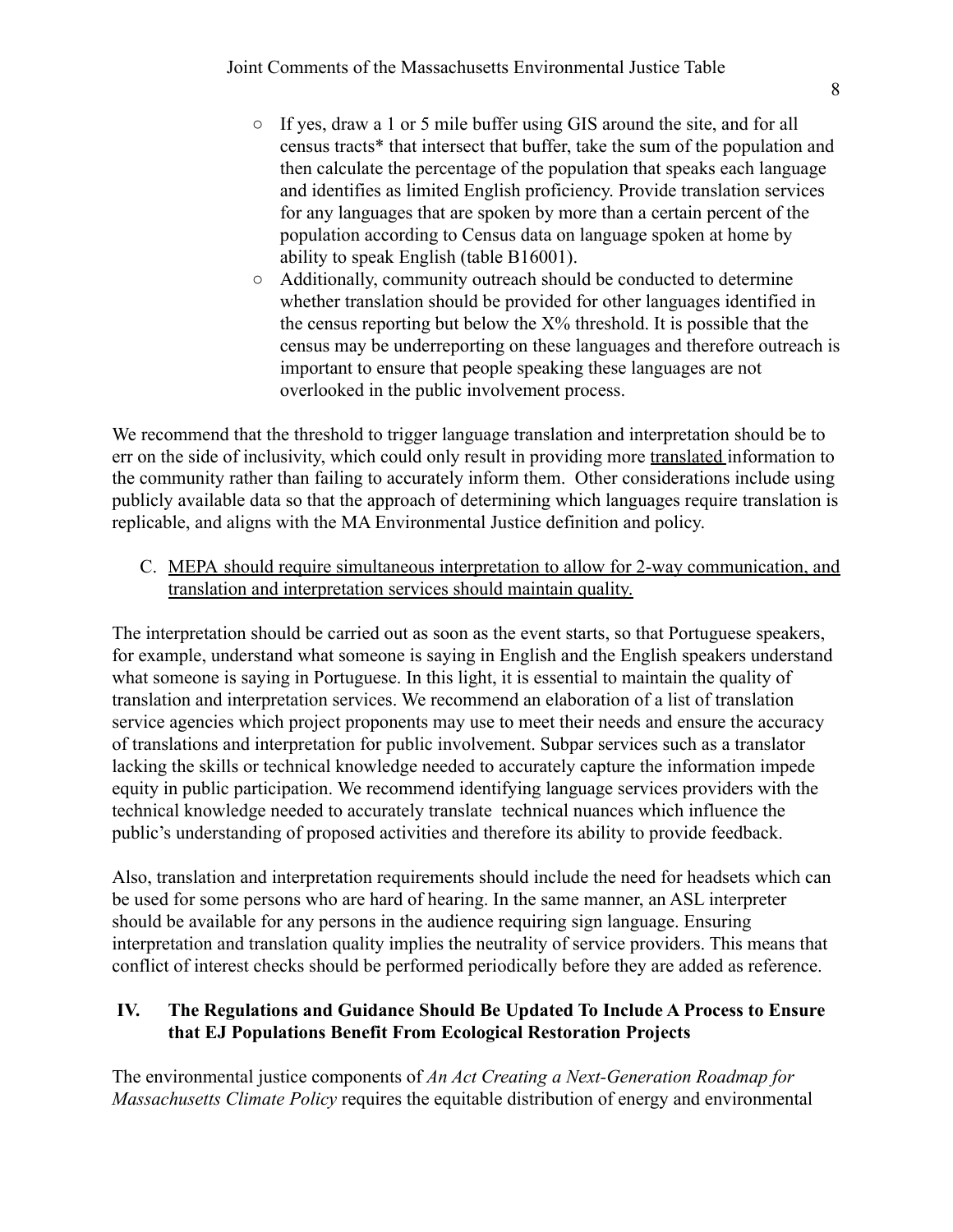benefits and environmental burdens. St. 2021, c. 8, section 56. The law further requires the Energy and Environmental Affairs Secretary to consider environmental justice principles in making any determination or taking action relating to project review. St. 2021, c. 8, section 60. We want to ensure that environmental justice populations benefit from ecological restoration. We therefore request that the MEPA Regulations and Guidance be updated to require Proponents of ecological restoration projects to conduct community outreach and engagement and ensure that environmental review costs are not prohibitive to allow such projects to be implemented in environmental justice populations and contribute to the equitable distribution of energy and environmental benefits.

#### A. An EENF/EIR Rollover Process Should Be Created For Ecological Restoration Projects

For ecological restoration projects located in proximity of environmental justice populations, we propose that Proponents file an Expanded Environmental Notification Form (EENF) plus additional components to meet the requirements in the new statute for the EIR in a simple form (e.g., checklist and other documentation required by guidance) as well as draft Section 61 Findings, structured in a way that is less costly to prepare than a typical EIR, and applicable only to Ecological Restoration Projects that can demonstrate that the project will not cause permanent Damage to the Environment and contribute to equitable distribution of energy and environmental benefits. This EENF/EIR rollover process would be structured to require case-by-case review according to the applicable statutory requirements, and some ecological restoration projects may still require the typical full EIR format. This EENF/EIR process results in two separate 37-day comment periods. The first comment period (37-days) allows people to comment on the full package. If the public does not raise concerns, then EEA will re-publish the EENF/EIR in the Environmental Monitor as the EIR for a second comment period (37-days). For Phase II of the regulatory amendments, we are eager to discuss amendments to the thresholds in 301 CMR 11.03, which have the potential to help with ecological restoration projects and other projects affecting environmental justice populations.

We recommend the following changes to the regulations (Red text is proposed EEA addition, Green text is joint proposal):

- Add / amend definitions:
	- Damage to the Environment. Any destruction, damage or impairment (not including insignificant destruction, damage or impairment), actual or probable, to any person affecting the ability for that person or others to live in and enjoy a healthy environment, regardless of race, color, income, class, handicap, gender identify, sexual orientation, national origin, ethnicity or ancestry, religious belief or English language proficiency, or of the natural resources of the Commonwealth including, but not limited to, air pollution, GHG emissions, water pollution, improper sewage disposal, pesticide pollution, excessive noise, improper operation of dumping grounds, reduction of groundwater levels, impairment of water quality, increases in flooding or storm water flows, impairment and eutrophication of rivers, streams, flood plains, lakes, ponds or other surface or subsurface water resources, destruction of seashores, dunes, marine resources,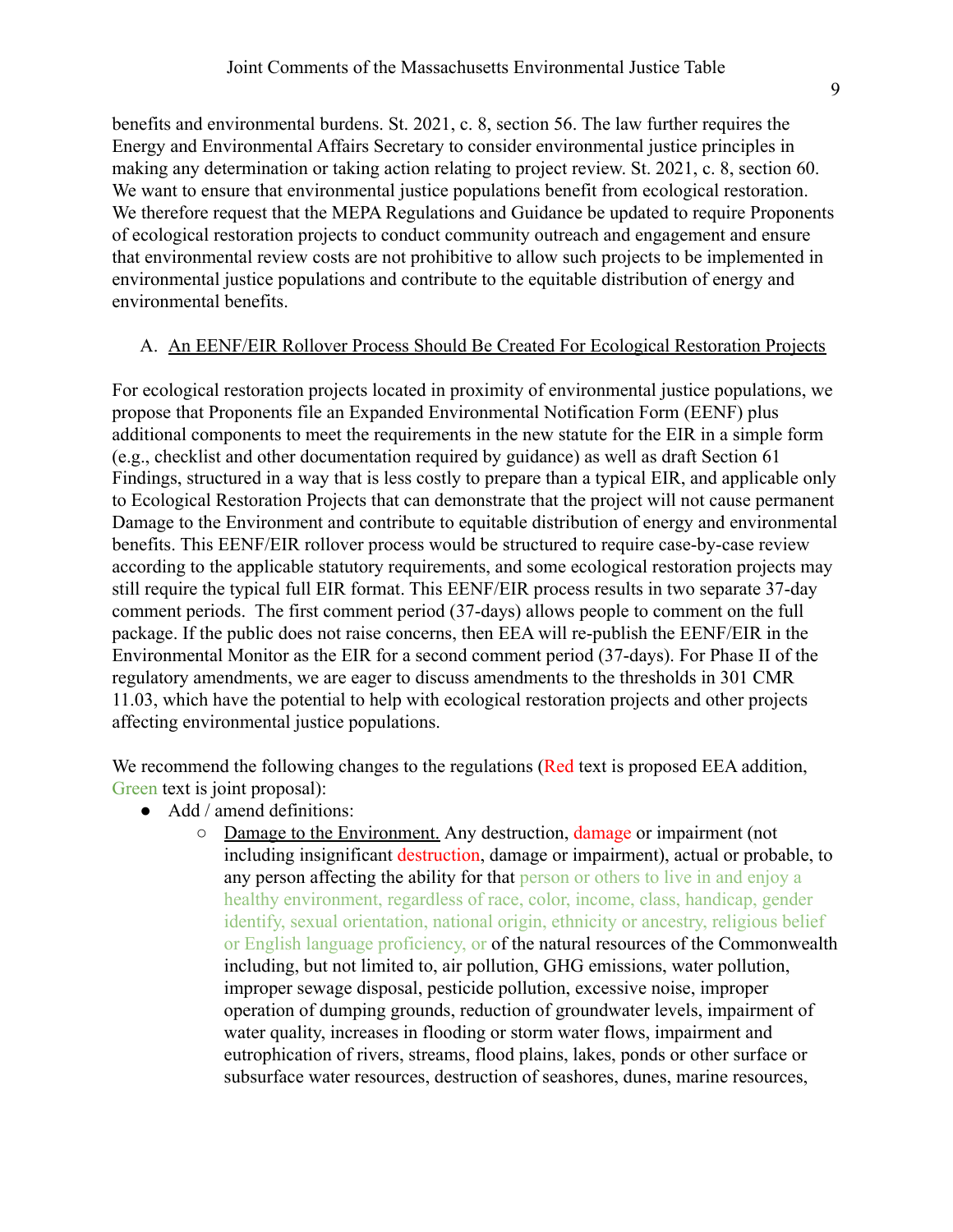underwater archaeological resources, wetlands, open spaces, natural areas, parks, or historic districts or sites.

○ Ecological Restoration Project: Any Project whose primary purpose is to restore or otherwise improve the capacity of a Project site to provide and sustain natural ecosystem services including, but not limited to, clean air and water, shade, prevention of flooding, groundwater recharge, fisheries and wildlife habitat, carbon sequestration and storage, and reducing or reversing ongoing Damage to the Environment where natural resources have been degraded or destroyed by anthropogenic influences. Ecological Restoration Project shall not be considered to include any work or activities that result in Damage to the Environment from a Project whose primary purpose is other than restoration or improvement of natural ecosystem services capacity.

We propose that the following text be added to the regulations:

- 301 CMR 11.06(7)(c): Add "For an Ecological Restoration Project, the Secretary may find that a rollover EENF/EIR that completed pre-filing requirements and, if it is located within one mile of an EJ population, was subject to at least one public comment period, meets the requirements of an EIR or, is required to complete additional assessment for MEPA review."
- 301 CMR 11.06(8): Amend to add text in parentheses: Decision Allowing Single EIR. When issuing a Scope in accordance with 301 CMR 11.06(7), the Secretary shall ordinarily require a draft and final EIR but may allow:
	- "(a)" a single EIR, provided that the Secretary finds that the expanded ENF requesting a single EIR in accordance with 301 CMR 11.05(7):
		- "1." describes and analyzes all aspects of the Project and all feasible alternatives, regardless of any jurisdictional or other limitation that may apply to the Scope;
		- "2." provides a detailed baseline in relation to which potential environmental and public health impacts and mitigation measures can be assessed; and
		- "3." demonstrates that the planning and design of the Project use all feasible means to avoid potential environmental impacts; or
	- $\circ$  "(b) for a Project for which an EIR is required under 301 CMR 11.06(7)(b), an ENF to be reviewed as a final EIR upon publication of notice in the next Environmental Monitor, provided that the Secretary:
		- 1. determines that no substantive issues remain to be addressed and that adequate additional measures were used to improve public participation by any potentially affected Environmental Justice Populations and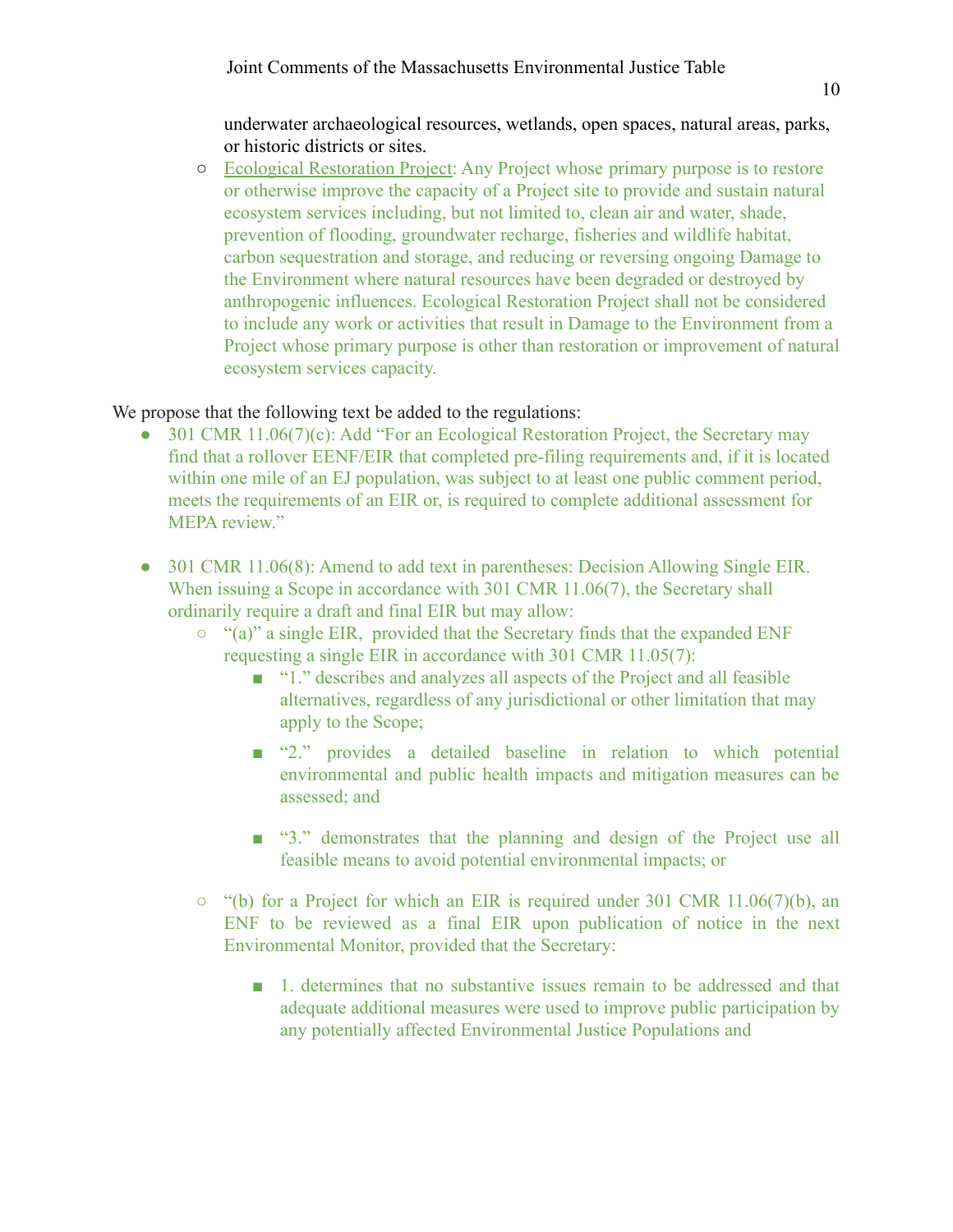- 2. except for an Ecological Restoration Project, finds that the expanded ENF requesting the ENF to be reviewed as a final EIR in accordance with 301 CMR 11.05(7):
	- a. demonstrates that the Project will not negatively affect any Environmental Justice Population,
	- b. cause or contribute to any existing unfair or inequitable Environmental Burden and related public health consequences, or
	- c. result in a disproportionate adverse effect or increased climate change effects on an Environmental Justice Population provided that the ENF requesting the ENF to be reviewed as a final EIR in accordance with 301 CMR 11.05(7) shall present a complete and definitive assessment of the Project and its alternatives, and assessment of its potential environmental and public health impacts and mitigation measures sufficient to allow a Participating Agency to fulfill its obligations in accordance with M.G.L. c. 30, §§ 61, 62K and 301 CMR 11.12(5)."
- 301 CMR 11.07(7): Add "Ecological Restoration EIR. For an Ecological Restoration Project, the Secretary may find that a rollover EENF/EIR that completed pre-filing requirements and, if it is located within one mile of an EJ population, was subject to two 37-day comment periods, meets the requirements of an EIR if it contains the checklist and other documentation required by guidance. As part of the Ecological Restoration EIR, the EENF/EIR shall contain proposed findings in accordance with M.G.L. c. 30, § 61 for each Agency for each Agency Action to be taken on the Project. These Proposed Section 61 Findings shall specify in detail: all feasible measures to be taken by the Proponent or any other Agency or Person to avoid Damage to the Environment, unfair burdens, and related public health impacts in the short-term or, to the extent Damage to the Environment cannot be avoided while achieving the Project's ecological restoration purpose, to minimize Damage to the Environment, unfair burdens, and related public health impacts to the maximum extent practicable to ensure environmental benefits in the long term. An Agency or Person responsible for funding and implementing measures to minimize unavoidable short-term impacts will ensure that such measures shall be implemented prior to or when appropriate in relation to environmental impacts. The Section 61 Findings shall also incorporate Environmental Justice Principles, where one or more Environmental Justice Populations are affected."
- 301 CMR 11.08(4): Add a sentence that states: "An Ecological Restoration Project EENF/EIR within one mile of an environmental justice population shall be subject to two 37-day public comment periods."
- 301 CMR 11.08(8)(e): Add "Ecological Restoration EIR. For an Ecological Restoration Project, the Secretary may find that a combined EENF/EIR that completed pre-filing requirements and, if it is located within one mile of an EJ population, was subject to two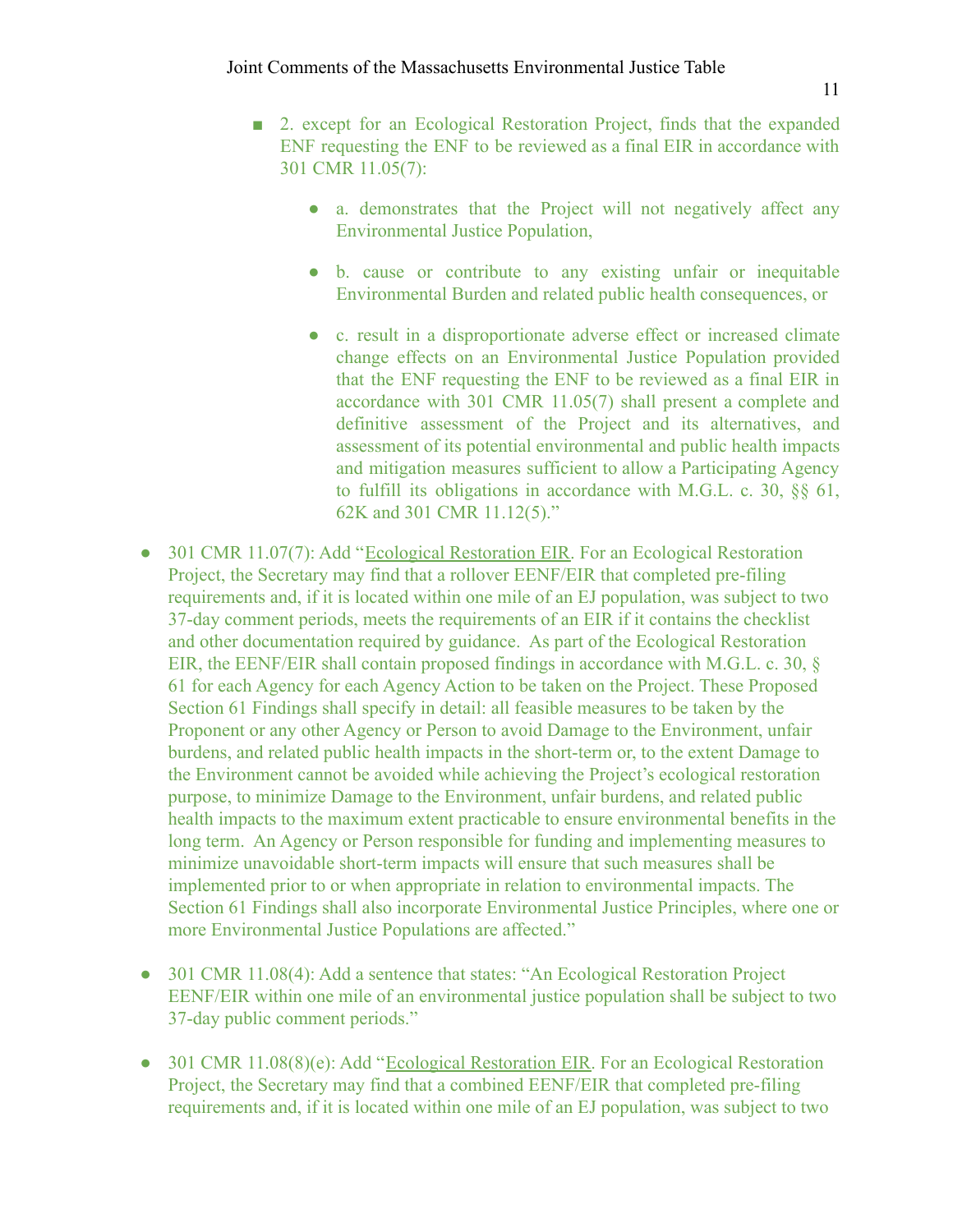37-day comment periods, meets the requirements of an EIR if it contains the checklist identified in Ecological Restoration Project Guidance. As part of the Ecological Restoration EIR, the EENF/EIR should contain proposed findings in accordance with M.G.L. c. 30, § 61 for each Agency for each Agency Action to be taken on the Project. The Secretary may require the Proponent to file a final EIR."

We suggest that guidance offered by the MEPA Office on the proposed process state that a combined ecological restoration EENF/EIR have a checklist as follows:

- The ecological restoration project will not reduce or eliminate public access to the resource or any other public amenity without an equivalent replacement.
- Statement of results of assessment of any existing unfair or inequitable environmental burden and related public health consequences impacting
- combined ecological restoration EENF/EIR shall contain:
- Statement that the nature and extent of the proposed project and its environmental and public health impact as result of any development, alteration, and operation of the project constitute an ecological restoration project that will not produce a negative environmental or public health impact;
- Statement that no studies were conducted to evaluate said impacts since pre-filing outreach determined that there is no need for studies to evaluate said impact:
- Statement that the project is using all measures to minimize any anticipated short-term environment and public health damage and that it will have long-term environmental and public health benefits;
- Statement that there are no adverse short-term or long-term environmental and public health consequences that cannot be avoided should the project be undertaken;
- Statement that reasonable alternatives to the proposed project and their environmental consequences were considered and that the project proponent following conversations with potentially impacted communities demonstrates that the project is the best option to achieve ecological restoration.
- Narrative assessment of any existing unfair or inequitable environmental burden and related public health consequences impacting the environmental justice population from any prior or current private, industrial, commercial, state, or municipal operation or project that has damaged the environment.
- Statement that the environmental and public health impact from the proposed project would likely reduce any adverse effects on an environmental justice population;
- Statement that the potential impact or consequence from the proposed project would reduce the effects of climate change on the environmental justice population.

A redline of the Public Involvement Protocol and the Project Impacts Protocol is attached here as Appendix A.

Thank you for the opportunity to serve on the MEPA Office Advisory Committee. Please direct any questions about these comments to Staci Rubin, Conservation Law Foundation at [SRubin@clf.org](mailto:SRubin@clf.org).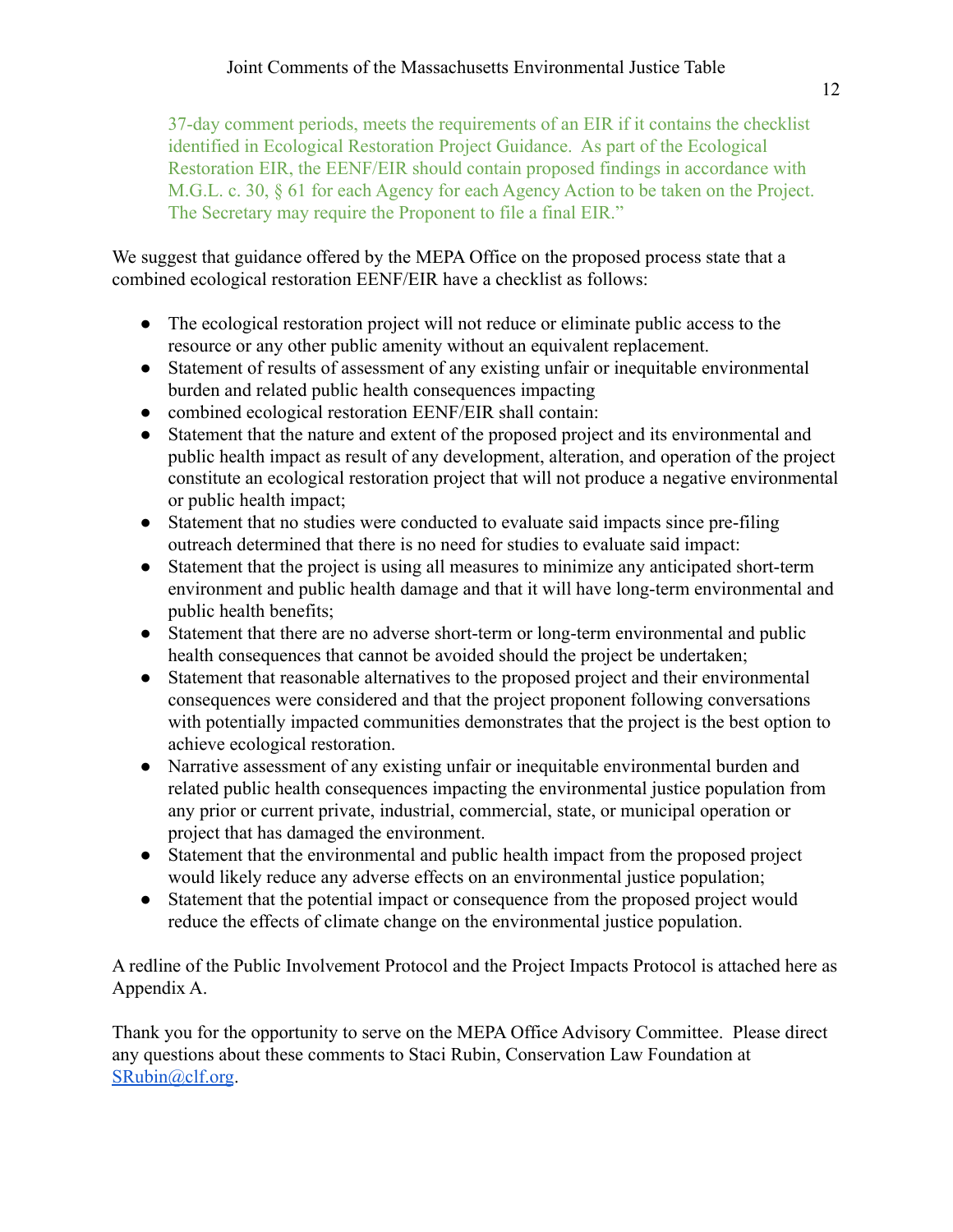Sincerely,

Members of the Environmental Justice Table and Allies:

Airport Impact Incorporated (AIR Inc.) (Ally to the Massachusetts EJ Table) Alternatives for Community & Environment (ACE) (Member of the Massachusetts EJ Table) Clean Water Action (Member of the Massachusetts EJ Table) Coalition for Social Justice (Member of the Massachusetts EJ Table) Conservation Law Foundation (Member of the Massachusetts EJ Table) GreenRoots (Member of the Massachusetts EJ Table) Health Care Without Harm (Member of the Massachusetts EJ Table) Neighbor to Neighbor (Member of the Massachusetts EJ Table) North American Indian Center of Boston (Member of the Massachusetts EJ Table) Unitarian Universalist Mass Action (Member of the Massachusetts EJ Table) Union of Concerned Scientists (Member of the Massachusetts EJ Table)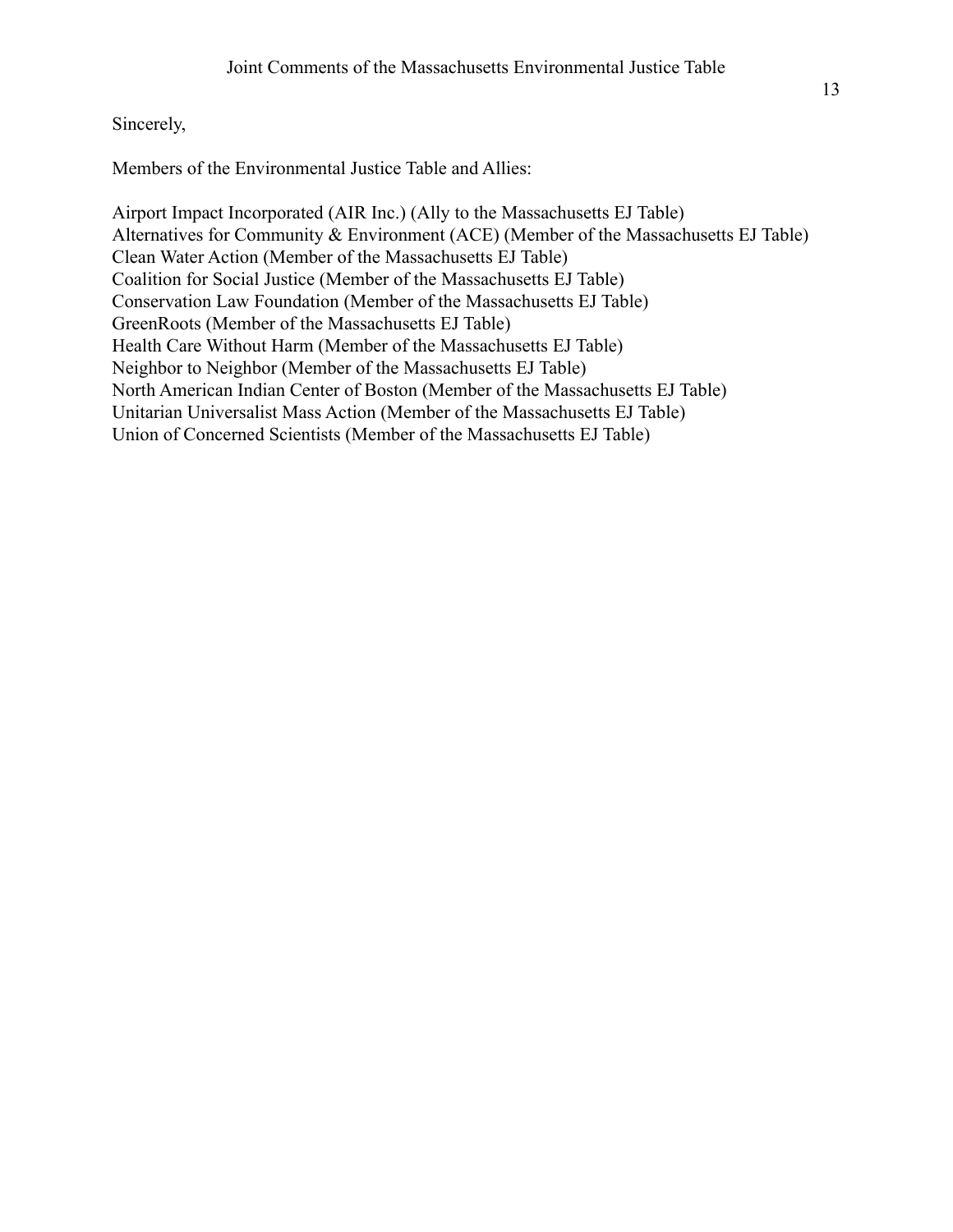## APPENDIX A

Red-lined Edits to MEPA Protocol (Recommendations from the EJ Table are in green text)

MEPA Public Involvement Protocol for Environmental Justice Populations Anticipated Effective Date: January 1, 2022

IMPORTANT: this MEPA Public Involvement Protocol will supersede the transition rules regarding environmental justice populations issued on June 24, 2021. Accordingly, the transition rules shall be RESCINDED on the effective date of this protocol.

Following a public comment period, the MEPA Office anticipates issuing a final protocol to be effective as of January 1, 2022. All new Environmental Notification Forms (ENFs) and Expanded Environmental Notification Forms (EENFs) submitted on or after the effective date must ensure compliance with all aspects of this protocol.Consistent with 301 CMR 11.05(5), the final protocol and corresponding revisions to the ENF form will be published in the Environmental monitor at least ten (10) days prior to the effective date.

#### Authority and Background

This protocol addresses the new public involvement requirements for projects undergoing MEPA review as set forth in: (i) Section 60 of Chapter 8 of the Acts of 2021, *An Act Creating a Next-Generation Roadmap for Massachusetts Climate Policy* (the "Climate Roadmap Act" or "the Act"); and (ii) the 2021 update to the Executive Office of Energy and Environmental Affairs (EEA) Environmental Justice Policy (the "2021 EJ Policy"). This protocol accompanies corresponding changes to the Environmental Notification Form (ENF) shown in Attachment A and which will be incorporated into the template ENF to be made available on the MEPA website.

On March 26, 2021, Governor Baker signed into law the Climate Roadmap Act, which includes a new definition of "Environmental Justice [EJ] Population" for purposes of enhancing public involvement and other aspects of the MEPA review process. The new statutory definition of "EJ population" includes four categories of neighborhoods (defined as census block groups) with certain demographic characteristics based on media income level, percentage of residents who are people of color (i.e. minority status), and percentage of residents who lack English language proficiency (LEP). In turn, Section 60 of the Act provides that, "[t]o enable the public to assess the impact of proposed projects that affect their environment, health and safety through the [MEPA] project review process..., the secretary [of EEA] shall provide opportunities for meaningful public involvement" by EJ populations. The Act also gives the Secretary discretion to require additional measures as appropriate for projects that do not require the filing of an ENF.

Starting in 2020, the MEPA Office has embarked on an effort to update its EJ related review protocols, in consultation with the EEA EJ Director and other EEA agencies. This effort coincides with parallel efforts to update MEPA regulations at 301 CMR 11.00 et seq. The MEPA Office is issuing this *MEPA Public Involvement Protocol for Environmental Justice Populations*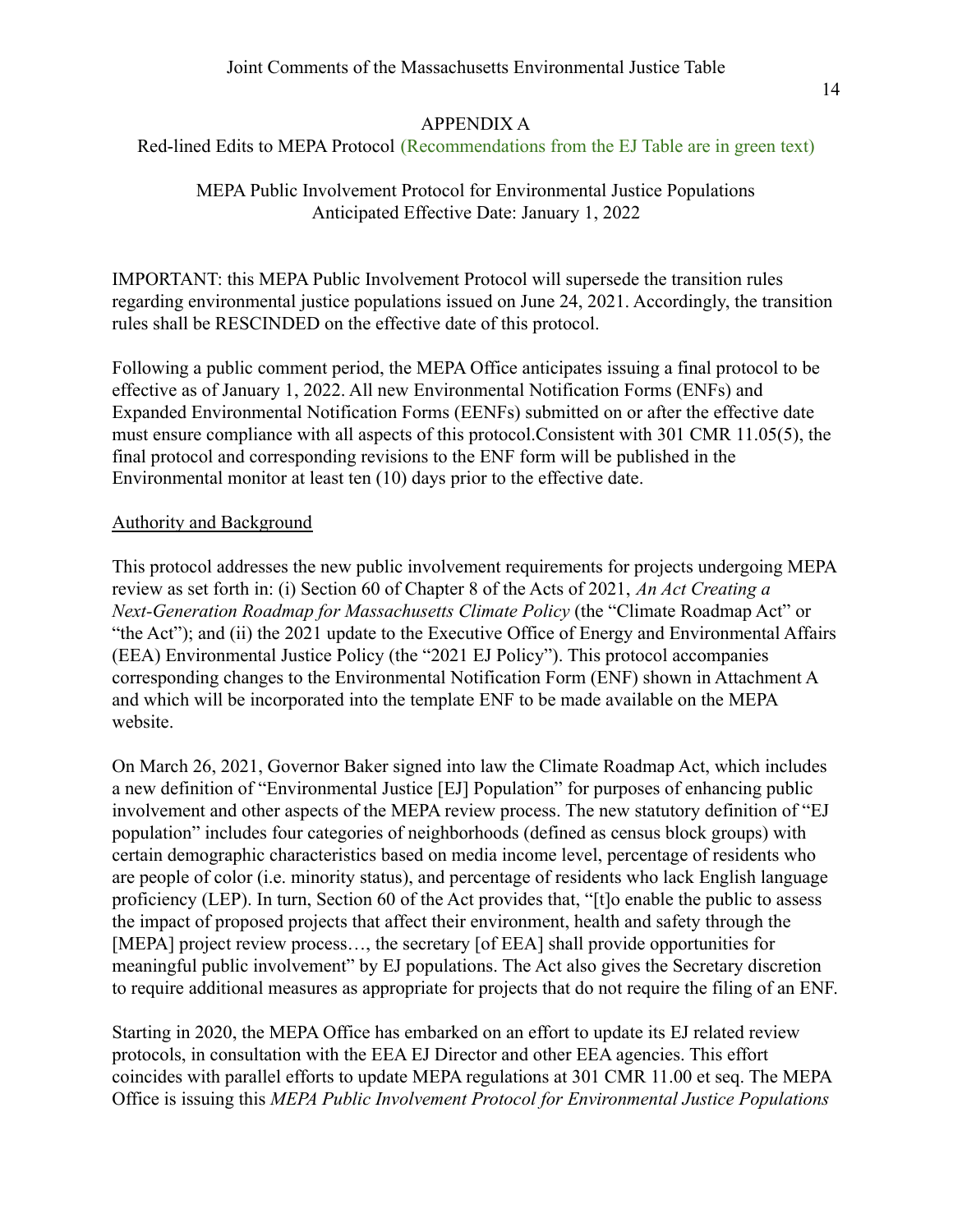("MEPA EJ Public Involvement Protocol") as one component of its overall MEPA Office EJ Strategy to be implemented in 2021. This protocol addresses only the public involvement requirements of the Climate Roadmap Act; other requirements of the Act relative to the content of Environmental Impact Reports (EIRs) will be addressed through separate guidance, to be issued in conjunction with formal regulations promulgated under M.G.L. c. 30A.<sup>7</sup>

On June 24, 2021, EEA updated the 2017 EJ Policy that was previously in effect. The 2021 update ("the 2021 EJ Policy")<sup>8</sup>, consistent with the 2017 EJ Policy, requires that projects triggering certain MEPA ENF review thresholds provide opportunities for "enhanced public participation" by surrounding EJ neighborhoods, $\frac{9}{2}$  and that projects triggering certain mandatory EIR thresholds conduct an "enhanced analysis of impacts and mitigation," in addition to enhanced public participation.<sup>10</sup> The MEPA thresholds to which these EJ requirements apply are those related to wastewater (301 CMR 11.03(5)), air emissions (11.03(8)), and solid and hazardous waste (11.03(9)). This MEPA EJ Public Involvement Protocol expands on but remains consistent with the requirements of the 2021 EJ Policy. Accordingly, the MEPA EJ Public Involvement Protocol shall define the public involvement requirements for all MEPA projects filed after the effective date.

## Protocol

## I. Measures to Enhance Public Involvement Prior to Filing ENF/EENF

Section 60 of the Climate Roadmap Act, now codified as M.G.L. c. 30,  $\&$  62J, requires that, "[i]f a proposed project affects an environmental justice population," the Secretary of EEA shall require additional measures to improve public participation by the EJ population. Such measures shall include, as appropriate: "(i) making public notices, environmental notification forms, environmental impact reports, and other key documents related to the secretary's review and decisions of a project review available in English and any other language spoken by a significant number of the affected environmental justice population; (ii) providing translation services at public meetings for a significant portion of an affected environmental justice population that lacks English proficiency in the project's designated geographic area; (iii) requiring public meetings be held in accessible locations that are near public transportation; (iv) providing appropriate information about the project review procedure for the proposed project; and (v) where feasible, establishing a local repository for project review documents, notices and decisions."

Section 60 indicates a broad intent to enhance opportunities for public involvement in reviews of MEPA projects that affect EJ populations. To effectuate this statutory purpose—and to align with the requirement in Section 58 of the Act that any<sup>th</sup> projects that is are "likely to cause Damage to

 $7$  Draft regulations addressing the EIR requirement set forth in Section 58 of the Climate Roadmap Act and other topics were issued for public comment on September 17, 2021.

<sup>8</sup> <https://www.mass.gov/doc/environmental-justice-policy6242021-update/download>

<sup>&</sup>lt;sup>10</sup> The specific EIR thresholds are 301 CMR 11.03(5)(a)(1)-(2), (65); 301 CMR 11.03(8)(a)(1); and 301 CMR 11.03(9)(a).  $9$  The specific ENF thresholds are 301 CMR 11.03(5)(b)(1)-(2), (5); 301 CMR 11.03(8)(b); and 301 CMR 11.03(9)(b)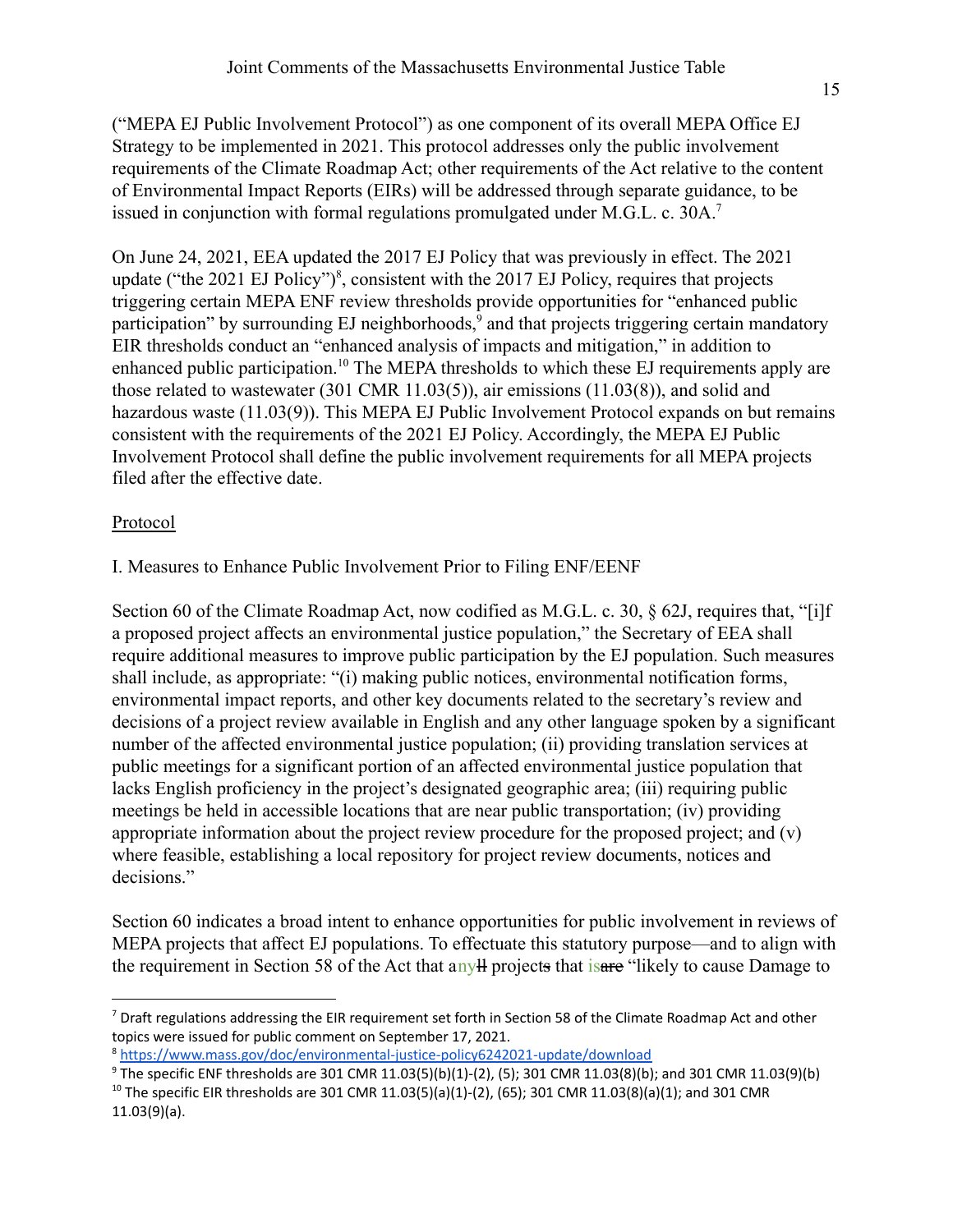the Environment" and is located, at a minimum, within 1 mile from an EJ population must submit an EIR to describe impacts on the EJ population—all MEPA projects that are subject to MEPA jurisdiction and meet or exceed any MEPA review threshold in 301 CMR 11.03 must undertake measures to provide public involvement opportunities by EJ populations located within 1 mile of the project site.<sup>11</sup> Consistent with [proposed] new 301 CMR 11.05(4)(d), all MEPA projects that are subject to MEPA jurisdiction must undertake measures to provide public involvement opportunities by EJ populations located within 5 miles of the project site,  $\frac{12}{12}$  if the project meets or exceeds MEPA review thresholds under 301 CMR 11.03(6)(a)-(b), 301 CMR  $11.03(7)(a)-(b)$ , 301 CMR  $11.03(8)(a)-(b)$ , or generates 150 or more new average daily trips (adt) of diesel vehicle traffic over a duration of 1 year or more.

To ensure that EJ populations have ample opportunity to meaningfully engage in MEPA project reviews, best practice dictates that Proponents take early steps to provide public involvement opportunities, starting well before the filing of the ENF/EENF with the MEPA Office. Specific strategies for such pre-filing outreach and community engagement are described below. It is important to note that the quality of public involvement efforts will be considered when determining whether to approve a request for expedited review procedures under 301 CMR 11.05(7), once the ENF/EENF is filed. Any project consisting of one single family home shall be exempt from the requirements of Part II, but must comply with Part I.

A. Advance Notification

All MEPA projects subject to the requirements of this Part II must endeavor to provide advance notification of the project by submitting a request for publication in the Environmental Monitor and to community-based organizations (CBOs) and tribes identified by the EEA EJ Director in a reference list (the "EJ Reference List") for the designated geographical area around the project site. The Proponent is encouraged to supplement this list by conducting its own local research into additional CBOs, tribes or neighborhood leaders who may have an interest in projects undertaken at the project site. The EEA EJ Director and the MEPA Office shall be copied on such notification. The advance notification shall take the form of a completed "Environmental Justice Screening Form," included as an Addendum hereto, and shall be sent through electronic means at the designated email addresses provided on the EJ Reference List.

While no set time period is prescribed for all projects, advance notification of at least 60 between 45 and 90 days prior to filing the ENF/EENF with the MEPA Office is required strongly recommended. For any project that: (i) meets or exceeds mandatory EIR thresholds; or (ii) is subject to "enhanced outreach" requirements under the 2021 EJ Policy., or (iii) will seek to avail itself of expedited review procedures under 301 CMR 11.05(7), advance notification between 45 and 90 days is mandatory, and Ffailure to comply with advance notification will may result in rejection of the ENF/EENF as incomplete under 301 CMR 11.05(1).

To the extent any languages have been identified for the designated geographical area (as described in Part I above) the Environmental Justice Screening Form shall be translated into each

 $11$  The 1-mile radius shall be determined in the manner described in Part I above.

 $12$  The 5-mile radius shall be determined in the manner described in Part I above.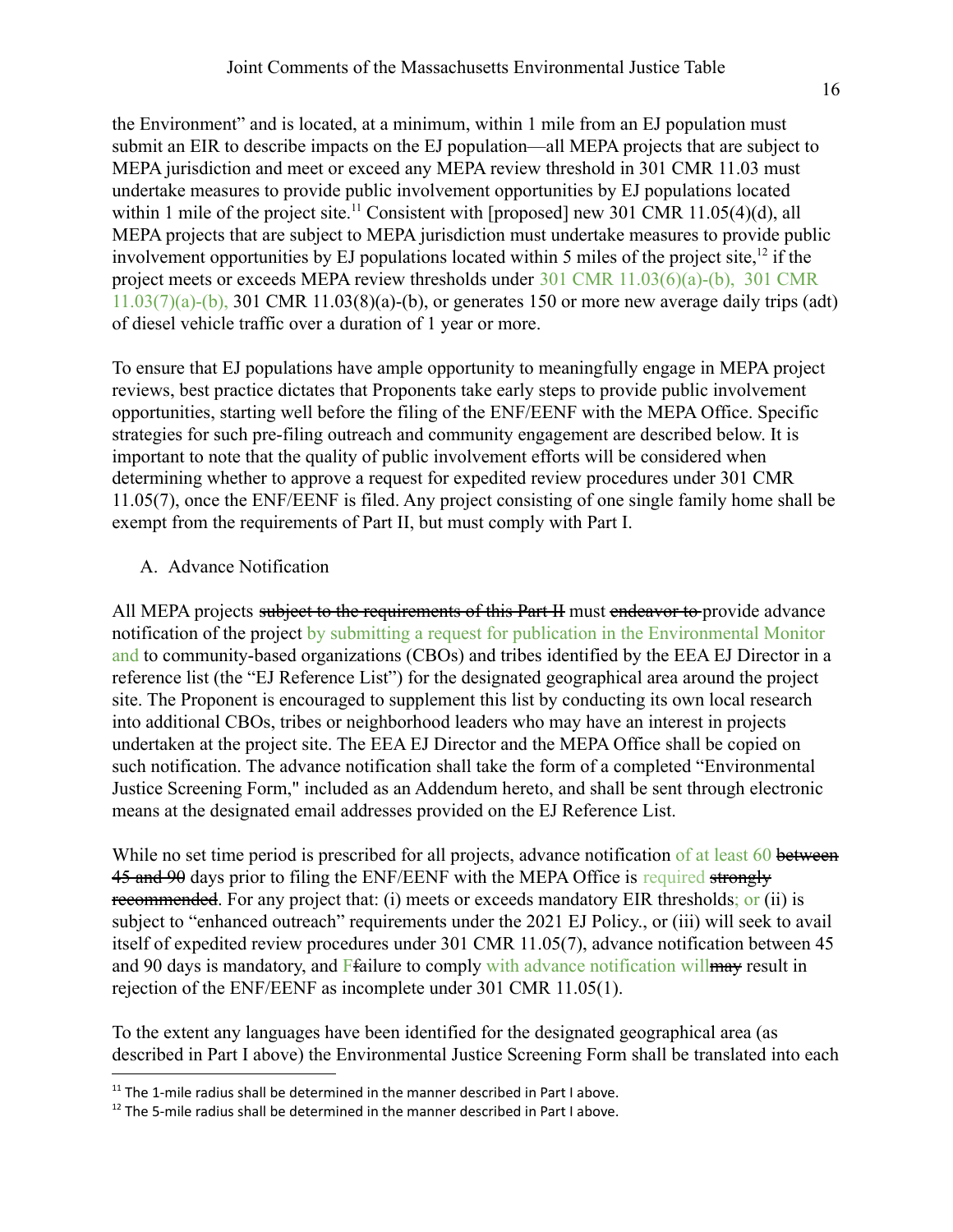language identified and attached to the notification sent to each addressee from the EJ Reference List, as well as to the EEA EJ Director and MEPA Office. The EEA EJ Director and MEPA Office shall provide a list of translators who are familiar with MEPA and the Proponent shall select a translator from that list. If the list of languages has been modified with or without approval of the EEA EJ Director, as described in Part I, the modified list of languages shall be utilized.

B. Community Outreach and Engagement

In addition to providing advance notification of the project, all MEPA projects that are subject to the requirements of this Part II shall undertake measures to promote public involvement through meaningful community outreach and engagement. The CBOs and tribes listed in the EJ Reference List may serve as a resource in efforts to solicit feedback from EJ populations. The specific forms of outreach and community engagement should be tailored to the specifics of each project and the residents and neighborhoods that characterize the applicable EJ populations surrounding the project site. Best practices in community engagement and consensus building should be consulted, including but not limited to the following:

- https://www.epa.gov/sites/default/files/2015-02/documents/ej\_guidance\_nepa\_ceq1297.pdf
- <https://environment.transportation.org/education/environmental-topics/environmental-justice/>
- [https://www.environment.fhwa.dot.gov/env\\_topics/environmental\\_justice.aspx](https://www.environment.fhwa.dot.gov/env_topics/environmental_justice.aspx)

A non-exhaustive list of specific outreach and engagement strategies is included below. The Proponent is encouraged to implement as many of these strategies as is feasible and appropriate for the project. It is important to note that the quality of public involvement will be a central consideration when determining whether to approve a request for expedited review procedures under 301 CMR 11.05(7).

Potential public involvement strategies include:

• (At a minimum) holding a community meeting either virtually, in person, or a hybrid option offering both in person and virtual options upon request by anyone contacted through advance notification provided, or upon further dissemination of a written project summary as referenced below

• Wide dissemination of a written project summary (with translation into relevant languages) with basic project details,

• Hosting a project website or making project information available through other similar electronic means

• Ensure outreach to the public is communicated in clear, understandable language and in a user-friendly format

• Engage in creative outreach by making use of pre-existing groups – such as grassroots organizations and high school groups – and natural areas of congregation – like places of worship, libraries, and farmer's markets – to disseminate information about new projects, as well as traditional locations such as libraries and government offices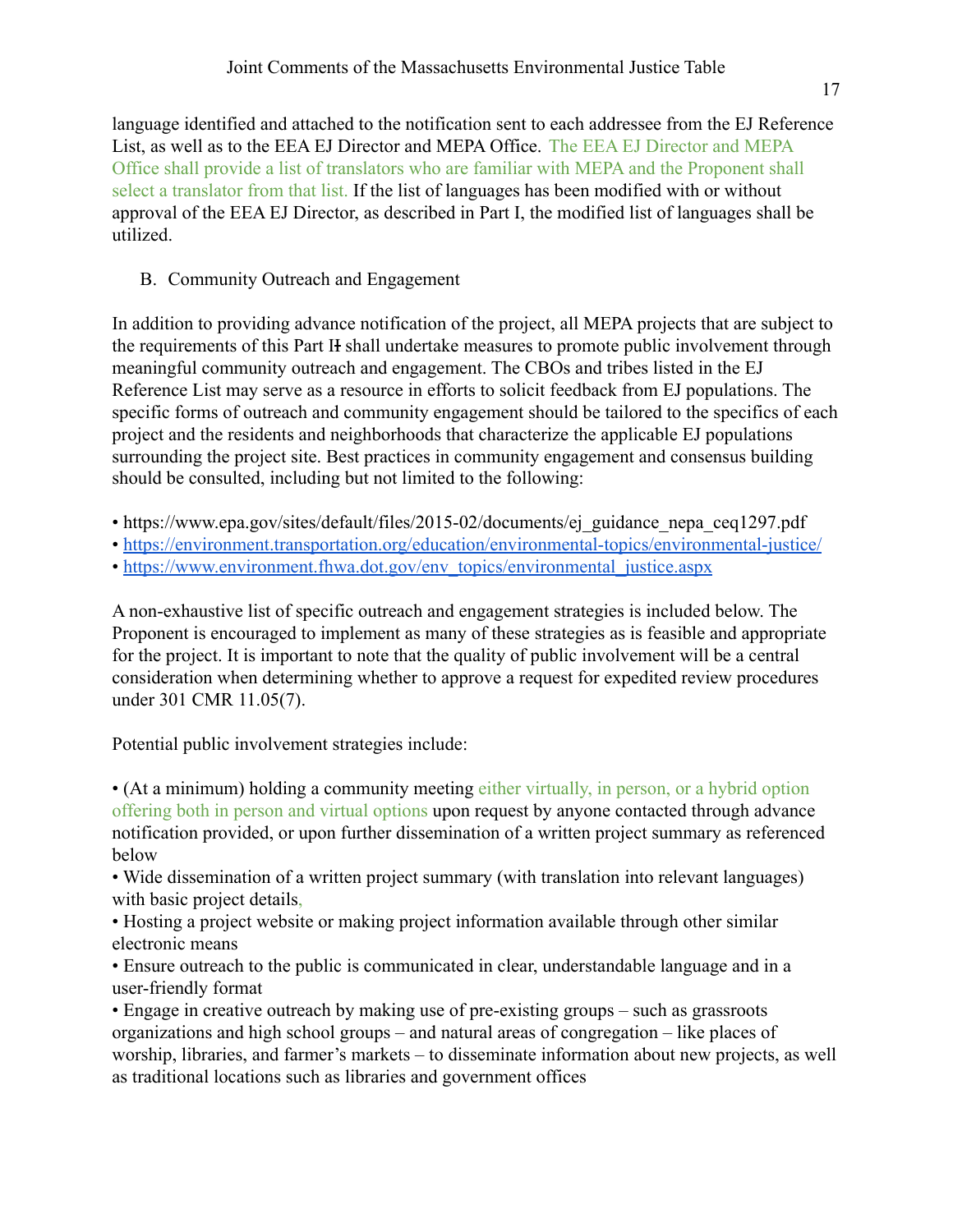• Use of non-English and/or community-specific media outlets to publicize the project, including local public broadcasting stations,specialized newspapers, and community newspapers

• Disseminating information through social media channels

• Organizing town hall meetings or other focused community meetings organized by topic, neighborhood, or interest group

• Holding community meetings during weekend or evening hours, at accessible locations near public transportation, and/or through zoom or other similar web-based service if requested or determined to be more effective for reaching EJ populations. In addition, a "hybrid format" could be considered which allows members of the public to join in-person, on Zoom, or by phone, and makes the content of the meeting available afterwards for those who cannot attend.

• Organizing public education efforts for technical aspects of the project, such as fact sheets with visuals that include a summary of the project and associated technologies and processes, using lay-person language and terms in an effort to ensure the community understands the potential impacts of the project and can provide meaningful input, and holding "science fair" type presentations or teach-ins broken by topics

• Considering door-to-door education efforts through the use of flyers or other canvassing methods

• Identifying specific neighborhoods, residents or other communities surrounding the project site that may be affected and considering targeted outreach and engagement strategies directed at such areas

• Establishing a local information repository that is convenient and accessible for the EJ Population where information related to the project can be obtained.

To the extent written materials are provided, or in-person or remote meetings held, the Proponent must provide written and oral language interpretation in all the languages identified in Part I above, and should make best efforts to provide translation/interpretation in any other languages requested by members of the public to the extent necessary to ensure meaningful engagement by such individuals. The Proponent may require that requests for oral interpretation be made in advance with sufficient time to allow for cancellation of the service by the Proponent without incurring a cancellation fee.

# C. Pre-Filing Consultation

Any project that meets or exceeds any mandatory EIR threshold, projects located within 1 mile of an EJ population that are not subject to "enhanced outreach" under the 2021 EJ Policy, or any others that seek to avail themselves of expedited review procedures under 301 CMR 11.05(7), are encouraged to schedule a pre-filing consultation meeting with the MEPA Office and the EEA EJ Director to discuss the outreach and community engagement strategies for the project. Any project that falls within any of the categories of projects requiring "enhanced outreach" under the 2021 EJ Policy must schedule a pre-filing consultation, and will be expected to undertake comprehensive measures to involve EJ populations in discussions about the project prior to filing.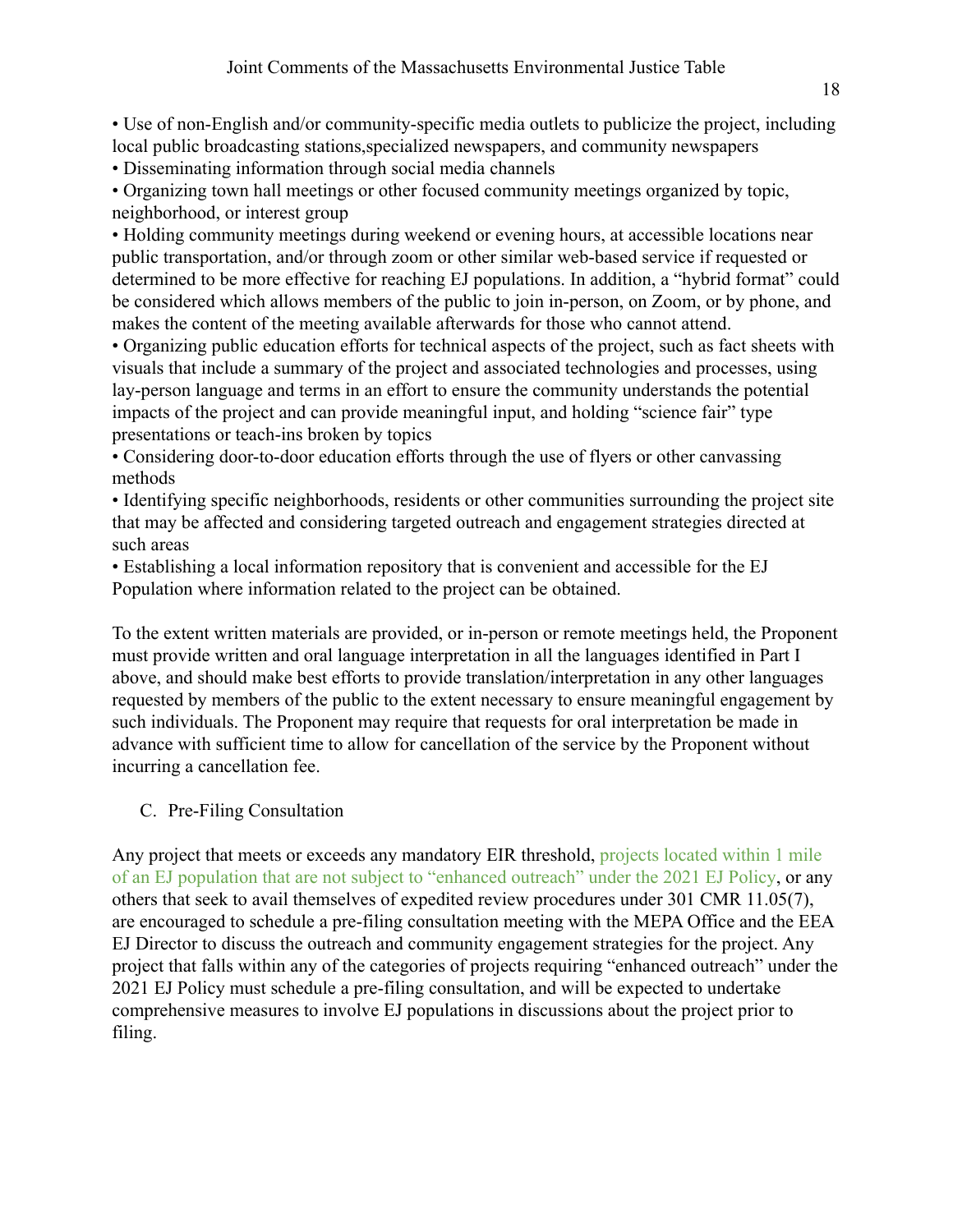In certain circumstances, the MEPA Office, in consultation with the EEA EJ Director, may designate projects as requiring a higher level of pre-filing community engagement, based on the following factors:

• Whether any municipality or census tract surrounding the project site exhibits "vulnerable health criteria" as defined by the Massachusetts Department of Public Health (DPH) EJ Tool,<sup>13</sup> or the EJ Tool indicates the existence of multiple other sources of pollution affecting the identified EJ populations within the designated geographical area;

• Whether the project's impacts will directly and adversely affect the identified EJ populations within 1 mile of the project site, and whether any mitigation is considered for such impacts; • Whether the project's location is subject to acute climate change risks

If a project is so designated, the MEPA Office will contact the Proponent to request a pre-filing consultation within 320 days of receiving advance notification of the project under Part II.A.

II. Identifying Characteristics of and Likely Effects on EJ Populations

A. Project Location

Effective [], 2021, all new projects filing with the MEPA Office will be required to identify the location of the project relative to Environmental Justice Populations as depicted on the EEA Environmental Justice Maps viewer (the "EJ Maps Viewer"), and include a printout of the project location shown on the EJ Maps Viewer as an attachment to the Environmental Notification Form (ENF) (or EENF) submittal. The printout shall identify all Environmental Justice Populations within (1) mile and (5) miles of the project, and shall measure the distance from the outer boundaries of the project site.<sup>14</sup> For linear projects along a right of way (ROW) (such as utility and roadway projects), the distance shall be measured from the edge of the ROW in all directions along the entire length of the project.

Proponents shall request publication in the Environmental Monitor and send the information to the Aquinnah Wampanoag Tribe, Mashpee Wampanoag Tribe, the Massachusetts Commission on Indian Affairs, the North American Indian Center of Boston and any other Native or Indigenous People contacts to allow for identification of Native burial lands and artifacts.<sup>15</sup> Contact with tribal governments and organizations is required for all projects, regardless of size and regardless of proximity to a designated EJ population.

# B. Characteristics of EJ Populations

In addition to attaching the above printout, the ENF/EENF shall describe the characteristics of the EJ populations within 1 mile and 5 miles of the project site as identified in the EJ Maps

<sup>13</sup> <https://matracking.ehs.state.ma.us/Environmental-Data/ej-vulnerable-health/environmental-justice.html>

<sup>&</sup>lt;sup>14</sup> The EJ Maps Viewer allows the user to measure the distance between selected points on the map. However, it does not presently allow for a radius to be drawn around a particular location.

<sup>&</sup>lt;sup>15</sup> See Massachusetts Exec. Order 126, "Massachusetts [Native Americans](https://www.mass.gov/executive-orders/no-126-massachusetts-native-americans)," (July 8, 1976).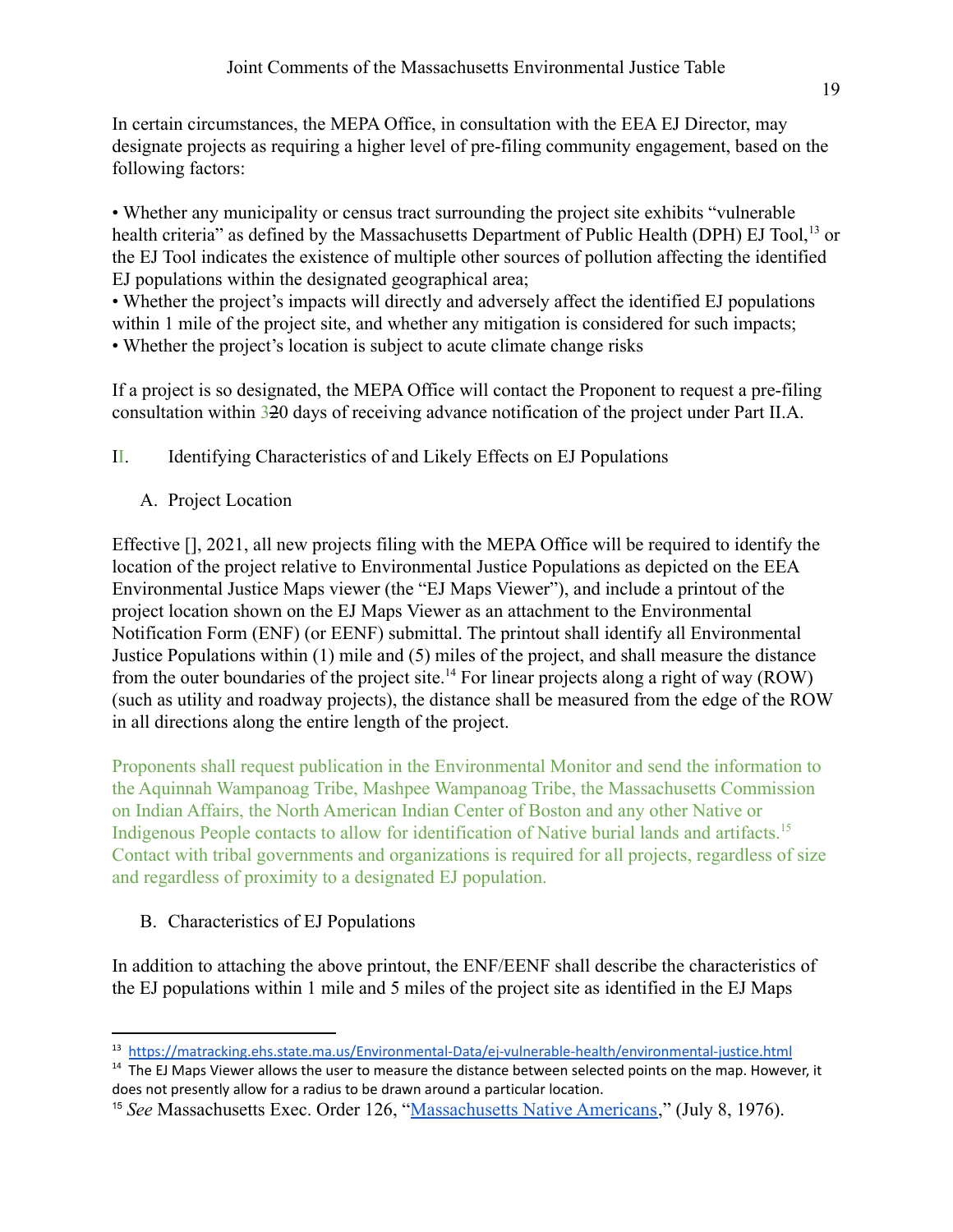Viewer (i.e., the census block group identification number and EJ characteristics of "Minority," Minority and Income," etc.).

The ENF/EENF shall also list all languages identified in the "Languages Spoken in Massachusetts" tab of the EJ Maps Viewer as spoken by at least 3 5-percent or more of the EJ population who also identify as not speaking English "very well." Because language access responsibilities of the Commonwealth under Title VI of the Civil Rights Act of 1964 and Executive Office for Administration and Finance (A&F) Bullet #16 extend beyond the requirements of the Climate Roadmap Act, languages should be identified for the project for each census tract that intersects with all areas within 1 mile and 5 miles of the project site, regardless of whether the areas of intersection contain any designated EJ populations. All identified languages should be used for purposes of providing public involvement opportunities under Part II.

Following With the approval of the EEA EJ Director, the Proponent may modify the list of languages to be used for purposes of providing public involvement, if information made available through local school districts, local boards of health, or other knowledgeable local sources provide more accurate data that are better tailored to the project site. The Proponent may choose to increase the number of languages beyond those identified in the "Languages Spoken in Massachusetts" tab of the EJ Maps Viewer without the approval of the EEA EJ Director. If the list of languages shown in the EJ Maps Viewer has been modified through these means, the ENF/EENF shall provide a list of approved languages for the project, or, if the list has been expanded by the Proponent without input from the EEA EJ Director, shall provide a list of the additional languages that will be used to provide public involvement opportunities under Part II. If a project is exempt from the requirements of Part II, this shall be specified in the ENF/EENF.

C. Likely Effects on EJ Populations

The ENF/EENF shall describe whether the project is "reasonably likely" to negatively affect EJ populations within 1 mile radius of the project site. Reasonably likely means the duration and magnitude of an adverse environmental impact.

- 1. Duration
	- 1. An environmental impact from a project or activity continues for years, but ultimately ends and the environment returns to normal. This "long-term impact" applies both where a project takes years to complete and the environment is facing adverse effects and damage continuously throughout the duration of the project, and where the project takes a short length of time to complete but the environment and community nearby face negative effects for years afterward before the environment stabilizes. Here are examples of a "long-term impact":
		- 1. Adverse changes in air quality while a manufacturing use operates, or continual production of noise levels above ambient levels while the use operates. Should the manufacturing cease operations, the air pollution and noise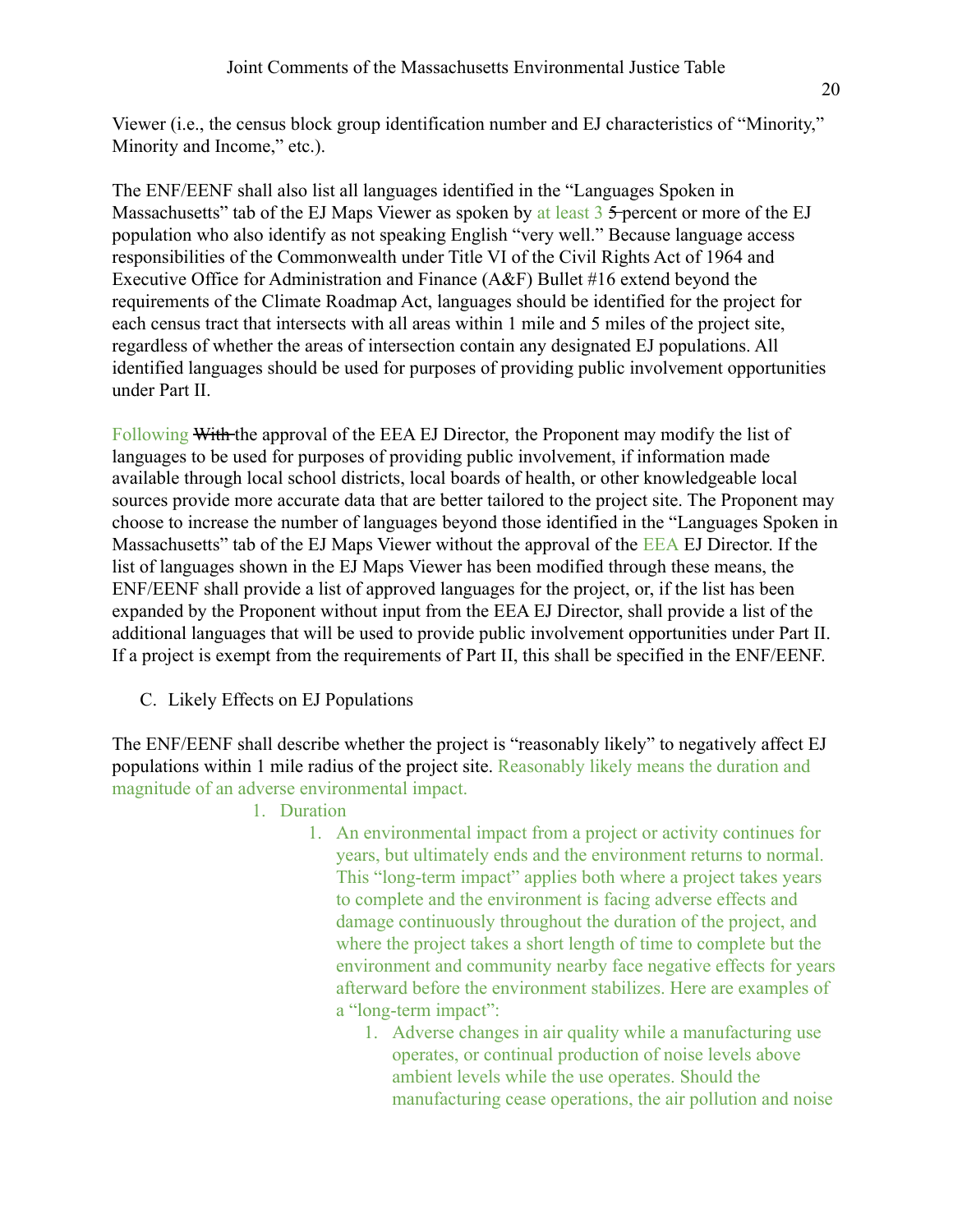impacts end. Removal of large acreages of forest lands on a portion of a parcel to be planted in grass would likely be considered long term impact but the forest could regenerate if maintenance of the lawn stopped and trees were allowed to re-grow.

- 2. Where the impact to the environment and to populations residing nearby is irreversible to the extent that the environment and conditions cannot return to its original state at any time or with any effort, damage to the environment has occurred. Examples include: extinction of an animal or plant species; demolition of existing historical structures; conversion of prime farmland soils to residential use, and; construction of a structure that permanently alters a public access scenic view in a negative way.
- 3. In considering duration, even short-term projects lasting only a few days, weeks, or months may still rise to the level of significant impact (or damage to the environment) depending on other factors, namely, magnitude.
- 2. Magnitude
	- 1. Magnitude considers context geographic scope, setting, scale of the project and the project area. A large impact under this magnitude factor would be damage to the environment. A large impact would cover large areas beyond a parcel in a neighborhood or community and the resources affected would have broad local or regional concerns. This includes but is not limited to where a project impacts resources regulated by local, state, or national agencies.
	- 2. It's important to note that the size of a project area is not the only factor to a finding of a reasonably likely impact under a magnitude concern. A project affecting a small area or single community or neighborhood may still be found concerning to the extent that mitigation is required if the resources being impacted are rare and important, for example. Potentially, a project that is moderate in its geographic scope but is located in a community suffering historical injustice could be found concerning for the purpose of its setting within that community, and not authorized for this reason.

Consistent with [proposed] new 301 CMR 11.05(4)(d), the ENF/EENF shall also indicate whether the project meets or exceeds MEPA review thresholds under 301 CMR 11.03(8)(a)-(b)), or generates 150 or more new average daily trips (adt) of diesel vehicle traffic over a duration of 1 year or more. If either or both conditions apply, then the ENF/EENF shall further describe whether the project is reasonably likely to negatively affect EJ populations within 5 miles of the project site. The respective 1-mile and 5-mile areas around a project site shall be referred to in this MEPA EJ Public Involvement Protocol as the "designated geographical area" for the project. In construing this requirement, the MEPA Office will presume that any project impacts will negatively affect EJ populations located within a 1 mile radius of the project, absent compelling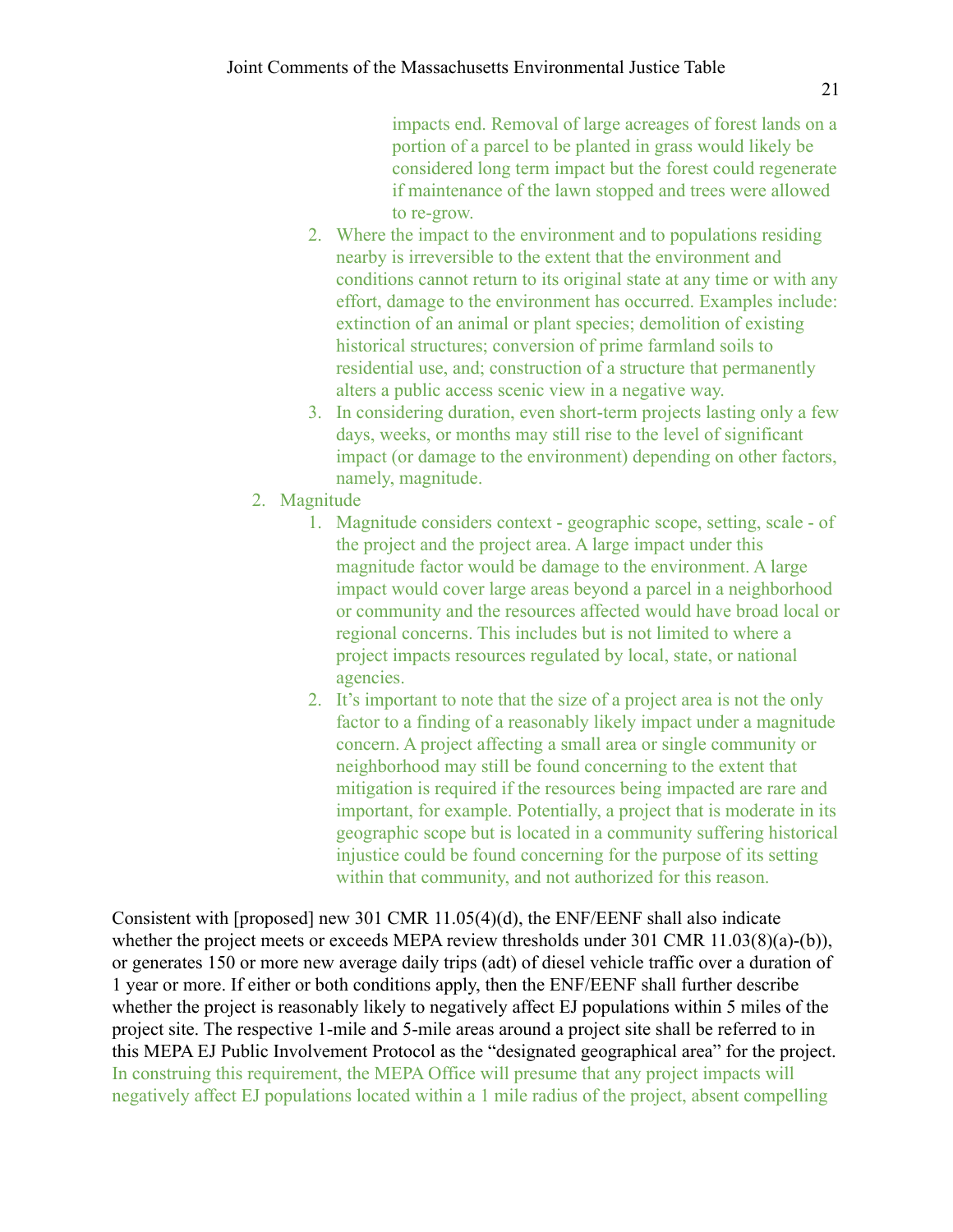#### information to the contrary. Accordingly, the public involvement requirements described in this protocol will apply in most cases over a 1-mile radius around the project site.

In describing the project's likely effects on EJ populations, the ENF/EENF shall discuss both the project's anticipated benefits with and without mitigation, as well as its environmental impacts and related public health consequences. While MEPA review thresholds at 301 CMR 11.03 provide a guide for a discussion of impacts, the ENF/EENF shall not limit the discussion to impacts that meet or exceed MEPA review thresholds, and instead, shall address all direct and indirect potential impacts of the project, with a focus on whether such impacts and related public health consequences are likely to extend to EJ populations located within the designated geographical area around the project site. Impacts means changes to human environment from the proposed action or alternatives that are reasonably foreseeable and have a reasonably close causal relationship to the proposed action or alternatives, including those effects that occur at the same time and place as the proposed action or alternatives (direct impacts) and may include effects that are later in time or farther removed in distance from the proposed action or alternatives (indirect impacts). Any relevant analyses available at the time of the ENF/EENF filing, such as traffic studies or air quality assessments, any regional benefits or impacts that may result from the project, such as the potential expansion or reduction in economic opportunities, public transportation, open space, or greenhouse gas emissions (GHG), should be addressed. The discussion of likely effects included in the ENF/EENF stage may take the form of a narrative and need not be exhaustive; however, it must contain a reasonable level of specificity and more than a conclusory statement that the project will have a "net benefit" for the EJ population. Any statement that a project will have a net benefit must explain short- and long-term public health and environmental impacts of the project without mitigation factored in.

For air quality, the MEPA Office will presume that project impacts exceeding MEPA review thresholds for air emissions at 301 CMR 11.03(8)(a)-(b) will affect air quality and negatively affect EJ populations within a 5-mile radius around the project site. In addition, any project that will require an unusually large volume of project or construction related diesel trucks or equipment may be regarded as affecting air quality up to a 5-mile radius depending on the specific routes of travel for the trucks or equipment. The Proponent is encouraged to consult with the MEPA Office prior to filing to ensure accuracy in determining the geographical area over which public involvement requirements will apply. The ENF/EENF shall, in any event, describe any air emissions associated with the project and whether such emissions are anticipated to affect air quality within an area up to 5 miles around the project site.

#### III. Public Involvement Requirements After Filing ENF/EENF

For any projects subject to the requirements of Part II above, the Proponent shall continue to promote meaningful public involvement by EJ populations after filing the ENF/EENF by maintaining a distribution list that includes the of CBOs and tribes identified on the EJ Reference List and the EEA EJ Director (unless any CBO, tribe or the EEA EJ Director elects not to be included on the distribution list), as well as any other individual or entity that specifically requests to be placed on the distribution list during prefiling consultations or during the course of MEPA review. The Proponent shall use the distribution list to circulate notices of the MEPA Site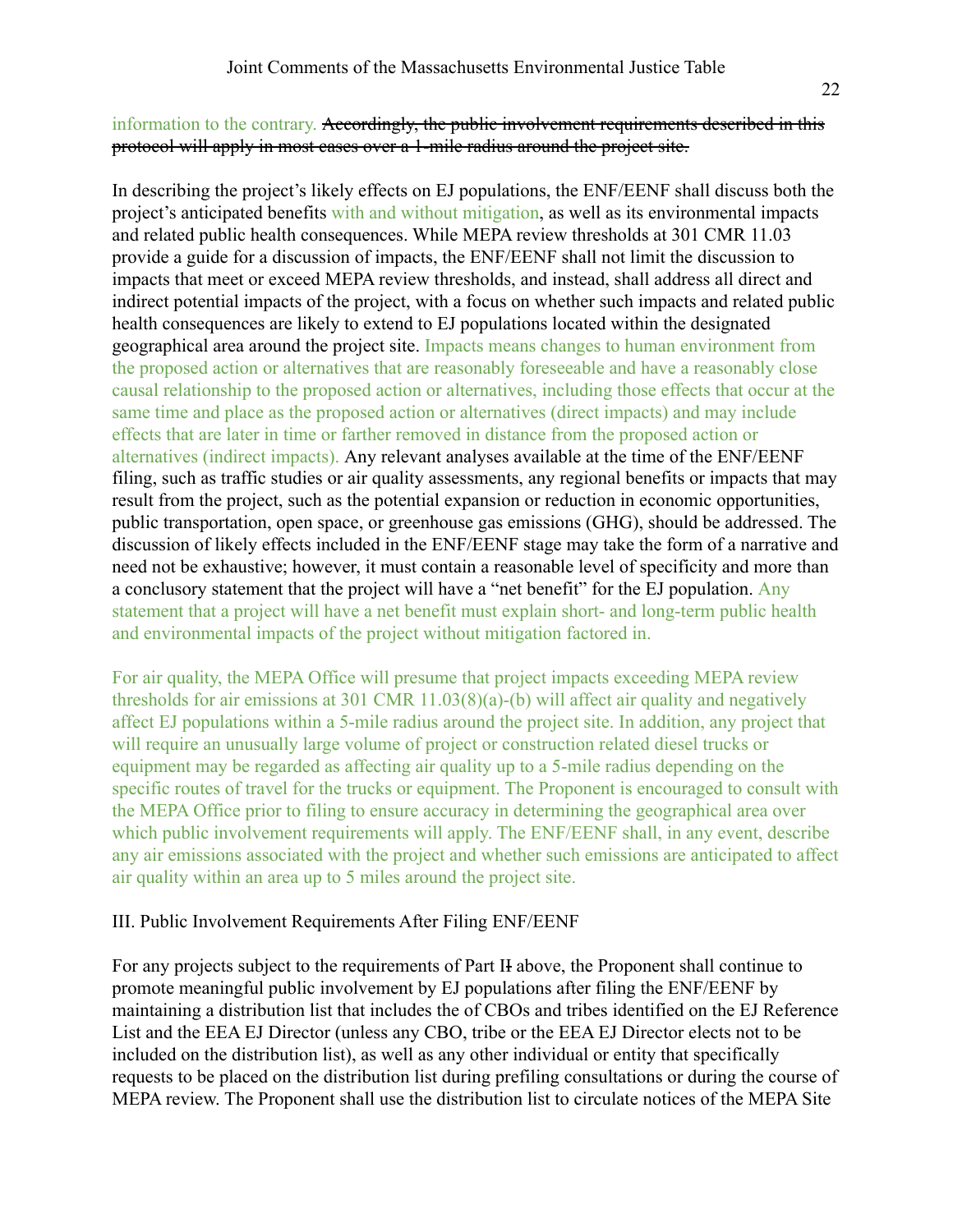Visit, summaries of supplemental information submitted to the MEPA office, and any other relevant notices or materials generated during the course of MEPA review. The MEPA Site Visit shall offer simultaneous language interpretation for be translated into any languages identified in Part I above. For other documents, the Proponent shall make best efforts to translate the document, or a summary thereof, upon request by any member of the public, provided that the Proponent may require that the request be made with sufficient time to allow for written translation prior to the event or other deadline to which the materials relate.

In addition to maintaining a distribution list, the Proponent is expected to should generally maintain the same level of outreach and community engagement conducted prior to filing, throughout the MEPA review process. As an example, if certain non-English language media were identified as an effective way to communicate with the applicable EJ population, the Proponent should continue to use the same means to convey information about the project during the course of MEPA review. The Proponent should also consider holding additional community meetings as needed or upon request at key milestones in the project review, such as when the Proponent is preparing the filing of a final EIR. Specific strategies for outreach and community engagement may be included in the Secretary's Scope for an EIR.

#### IV. Public Involvement Requirements for Other MEPA Filings

For Notices of Project Change (NPC), DEIRs, and FEIRs, where the initial ENF/EENF was submitted prior to the effective date of this protocol, the Secretary will determine on a case-by-case basis the need for enhancing public involvement opportunities to meet the spirit of the Climate Roadmap Act and achieve the principles of environmental justice. The Secretary will consider the nature and level of impacts associated with the filing, the extent of community engagement conducted to date, and the passage of time since the conclusion of the prior MEPA review (i.e., filings made after a long passage of time may require more public involvement efforts as the public may be unaware of the proposed project or project change). As a general matter, additional requirements for public involvement will be considered for filings that involve EIR-level impacts or projects located within EJ populations, and will consist of an additional circulation of the filing to the EEA EJ Director and CBOs and tribes on the EJ Reference List. At the discretion of the MEPA Office, a MEPA Site Visit may be held during the MEPA review period, and other applicable provisions of Part III may be applied. For any projects where residents of an EJ population raise concerns about a project, the Proponent is required to hold an information session to hear about concerns and attempt to address those concerns through project modifications.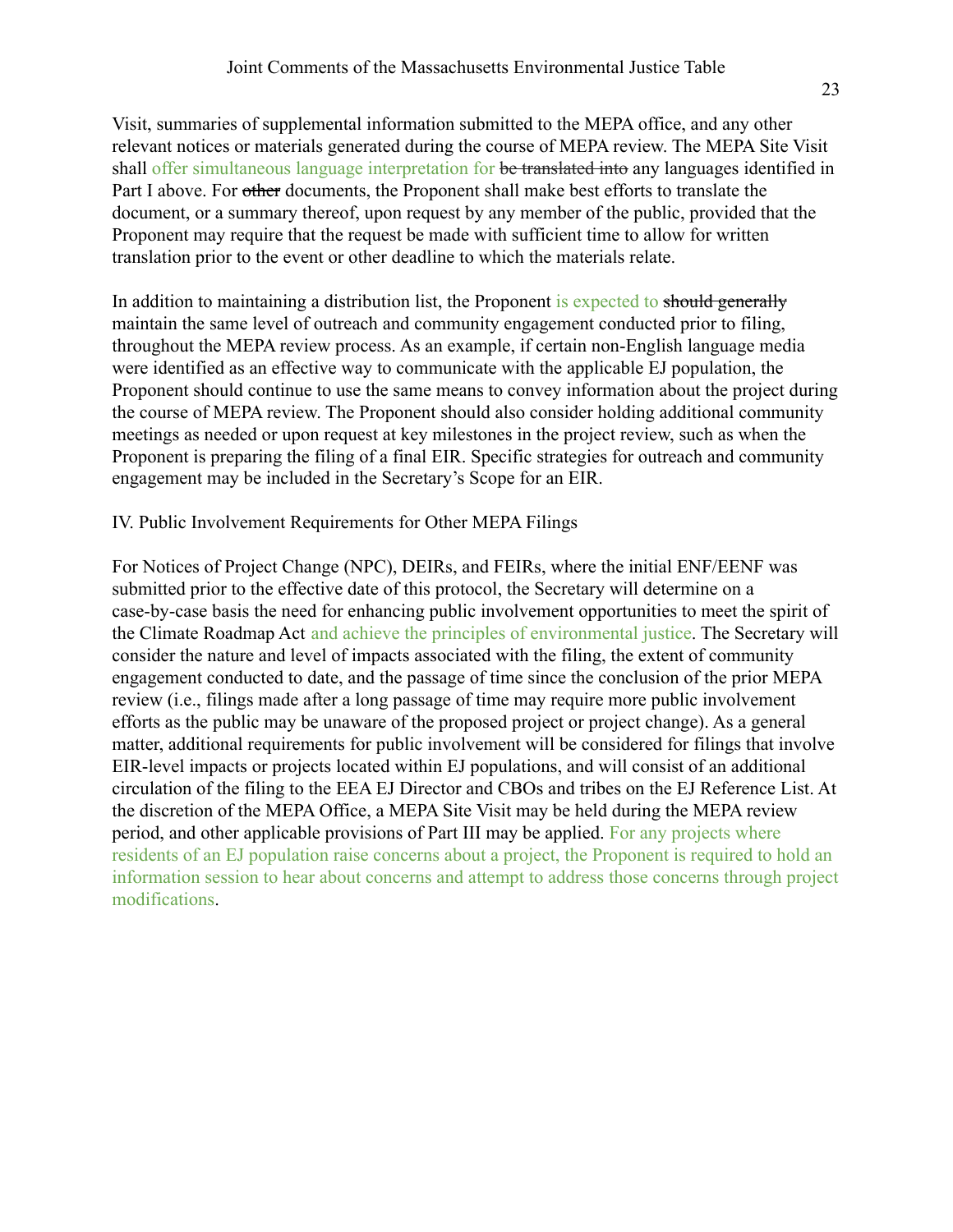#### Addendum: Environmental Justice Screening Form

| Project Name                                                                                                       |  |
|--------------------------------------------------------------------------------------------------------------------|--|
| Anticipated Date of MEPA filing                                                                                    |  |
| Proponent Name                                                                                                     |  |
| Contact Information (eg consultant)                                                                                |  |
| public website for project or other physical<br>location where project materials can be<br>obtained (if available) |  |
| municipality and zip code for project (if<br>known)                                                                |  |
| project type* (list all that apply)                                                                                |  |
| is the project within a mapped 100 year<br>FEMA floodplain (Y/N/yet unknown)                                       |  |

Project Description:

|  | 1. Provide a brief project description, including overall size of the project site and square<br>footage of structures where possible. |
|--|----------------------------------------------------------------------------------------------------------------------------------------|
|  | 2. List anticipated MEPA review thresholds (301 CMR 11.03) (if known)                                                                  |
|  | 3. List all anticipated local, state, and federal permits needed for the project (if known)                                            |

- 4. Identify EJ Populations and characteristics (Minority, Income, English Isolation) within 5 miles of project site (can attach map from EEA EJ Maps Viewer in lieu of narrative)
- 5. Identify any municipality or census tract meeting the definition of "vulnerable health criteria" in the DPH EJ Tool within 1 mile of project site.
- 6. Identify potential short-term and long-term environmental and public health impacts that may affect EJ Populations and any anticipated mitigation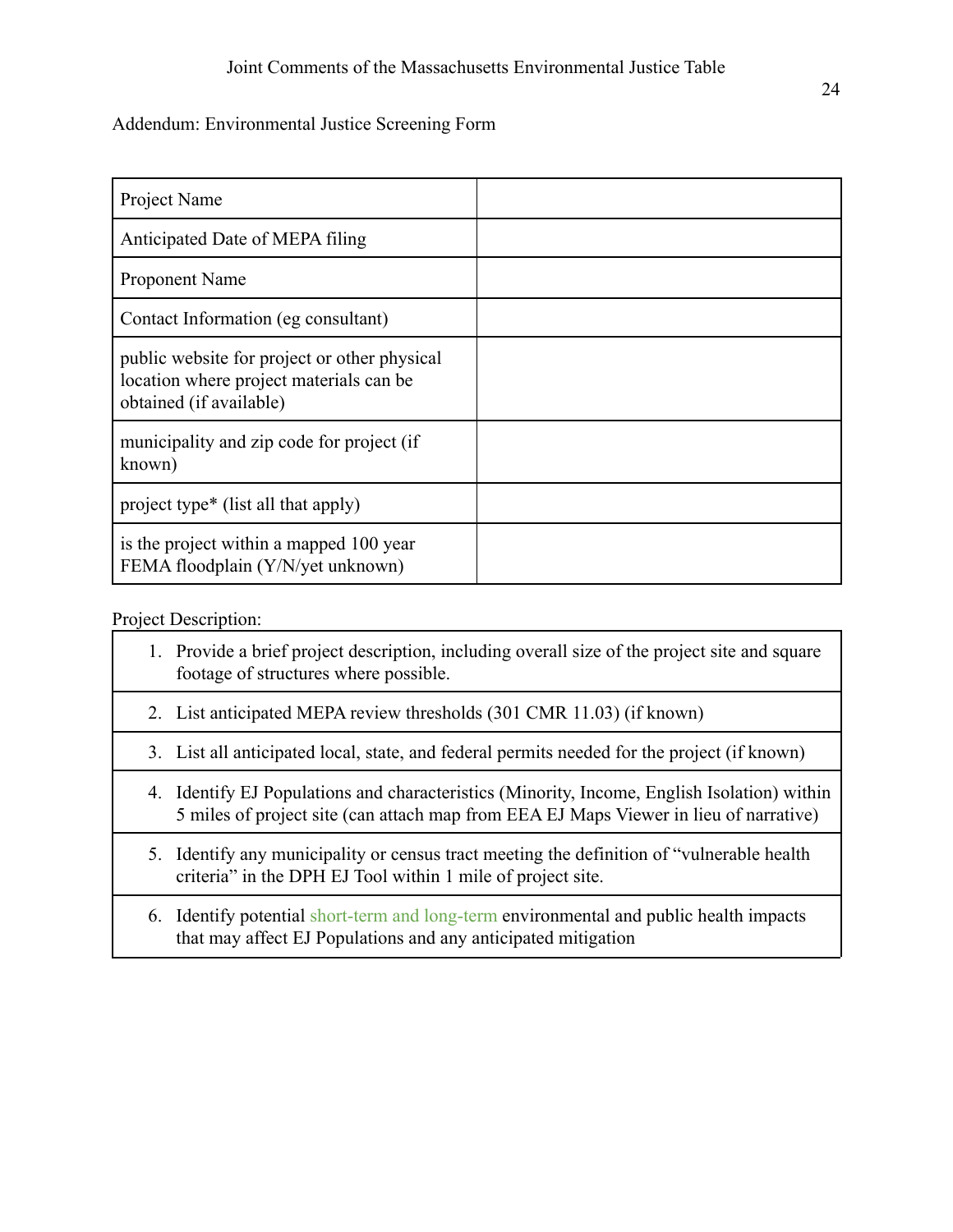### [DRAFT] MEPA Protocol for Analysis of Project Impacts on Environmental Justice Populations Anticipated Effective Date: January 1, 2022

#### Authority and Background

This MEPA Protocol for Analysis of Impacts on Environmental Justice Populations (hereinafter, "MEPA Protocol for Analysis of EJ Impacts") addresses new requirements for MEPA project filings set forth in Section 58 of Chapter 8 of the Acts of 2021: An Act Creating a Next-Generation Roadmap for Massachusetts Climate Policy (the "Climate Roadmap Act" or "the Act"). This guidance accompanies the MEPA Public Involvement for Environmental Justice Populations (hereinafter, the "EJ Public Involvement Protocol"), which implements public involvement requirements set forth in Section 60 of the Act.

On March 26, 2021, Governor Baker signed into law the Climate Roadmap Act, which enacted a new definition of "Environmental Justice [EJ] Population" for purposes of enhancing MEPA review procedures. The new statutory definition of "EJ population" includes four categories of neighborhoods (defined as census block groups) with certain demographic characteristics based on median income level, percentage of residents who are people of color (a.k.a. minority), and percentage of residents who lack English language proficiency (LEP). In turn, Section 58 of the Act provides that an "environmental impact report [EIR] shall be required for any project that is likely to cause damage to the environment and is located within a distance of 1 mile of an environmental justice population; provided, that for a project that impacts air quality, such environmental impact report shall be required if the project is likely to cause damage to the environment and is located within a distance of 5 miles of an environmental justice population." Section 58 further defines the analysis that must be contained in the EIR to assess the level of existing "environmental burden" borne by the EJ population, and whether the project's impacts will likely result in a "disproportionate adverse effect" on such population, or increase or reduce the effects of climate change.<sup>16</sup>

On June 24, 2021, the Executive Office of Energy and Environmental Affairs (EEA) updated the 2017 EJ Policy that was previously in effect. The 2021 update (the "2021 EJ Policy")<sup>17</sup>, consistent with the 2017 EJ Policy, requires that projects triggering certain MEPA ENF review thresholds provide opportunities for "enhanced public participation" by surrounding EJ neighborhoods,  $^{18}$  and that projects triggering certain mandatory EIR thresholds conduct an "enhanced analysis of impacts and mitigation," in addition to enhanced public participation.<sup>19</sup> The MEPA thresholds to which these EJ requirements apply are those related to wastewater (301 CMR  $11.03(5)$ ), air emissions  $(11.03(8))$ , and solid and hazardous waste  $(11.03(9))$ . This MEPA

<sup>17</sup> <https://www.mass.gov/doc/environmental-justice-policy6242021-update/download> <sup>16</sup> Under Section 102A of the Act, the Secretary of EEA is required to promulgate regulations to implement Sections 57 and 58 of the Act within 180 days of the effective date of the Act. In accordance with this statutory mandate, the Secretary issued draft regulations for public comment under M.G.L. c. 30A on September 17, 2021.

<sup>&</sup>lt;sup>18</sup> 3 The specific ENF thresholds are 301 CMR 11.03(5)(b)(1)-(2), (5); 301 CMR 11.03(8)(b); and 301 CMR 11.03(9)(b)

<sup>&</sup>lt;sup>19</sup> The specific EIR thresholds are 301 CMR 11.03(5)(a)(1), (6); 301 CMR 11.03(8)(a)(1); and 301 CMR 11.03(9)(a)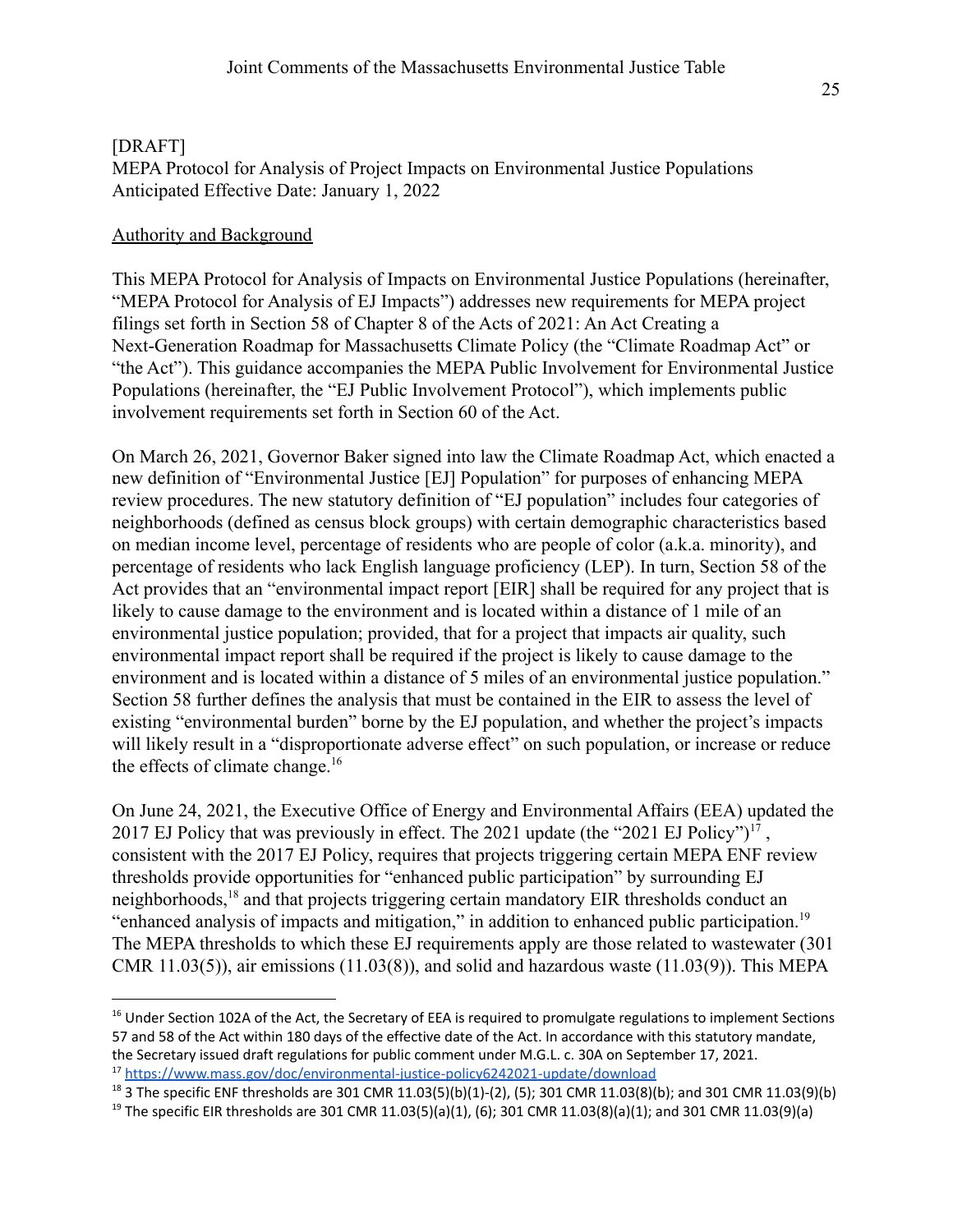Protocol for Analysis of EJ Impacts expands on, but remains consistent with, the requirements of the 2021 EJ Policy. Accordingly, this guidance shall define the requirements for analyzing EJ impacts for all MEPA projects filed after its effective date.

Protocol

I. Applicability of EIR Requirement

Section 58 of the Act requires that an EIR be submitted:

• for any project that is likely to cause damage to the environment and is located within a distance of 1 mile of an EJ population; or

• if a project impacts air quality, for any project that is likely to cause damage to the environment and is located within a distance of 5 miles of an EJ population

Consistent with MEPA regulations at 301 CMR 11.00, the term "likely to cause damage to the environment" in Section 58 of the Climate Roadmap Act is construed to mean project impacts that meet or exceed MEPA review thresholds set forth in 301 CMR 11.03. See 301 CMR 11.01(2)(b) & 11.03 (MEPA "review thresholds identify categories of Projects or aspects thereof of a nature, size or location that are likely, directly or indirectly, to cause Damage to the Environment"). Thus, Section 58 requires projects that are already subject to MEPA jurisdiction and meet or exceed one or more MEPA review thresholds to submit an EIR, if the project is located within 1 mile of an EJ population.

A project is also required to submit an EIR, if it is located within 5 miles of an EJ population and will impact air quality. In accordance with new [proposed] 301 CMR 11.05(4)(d) and 11.06(7)(b), a project will be determined to impact air quality if it meets or exceeds MEPA review thresholds under 301 CMR 11.03(7)(a)-(b), 301 CMR 11.03(8)(a)-(b), or generates 150 or more New adt of diesel vehicle traffic over a duration of 1 year or more. Thus, any project that falls under either criterion and is otherwise subject to MEPA jurisdiction will be required to submit an EIR, if the project is located within 5 miles of an EJ population.

The respective 1-mile and 5-mile areas around a project site shall be referred to in this MEPA Protocol for Analysis of EJ Impacts as the "designated geographical area" for the project.

II. Assessment of Existing Unfair or Inequitable Environmental Burden

Under Section 58 of the Act, and consistent with new [proposed] 301 CMR 11.06(7)(b) and 11.07(6)(n), each project to which the new EIR requirement applies under Part I must submit an EIR that contains "statements about the results of an assessment of any existing unfair or inequitable environmental burden and related public health consequences impacting the environmental justice population from any prior or current private, industrial, commercial, state, or municipal operation or project that has damaged the environment."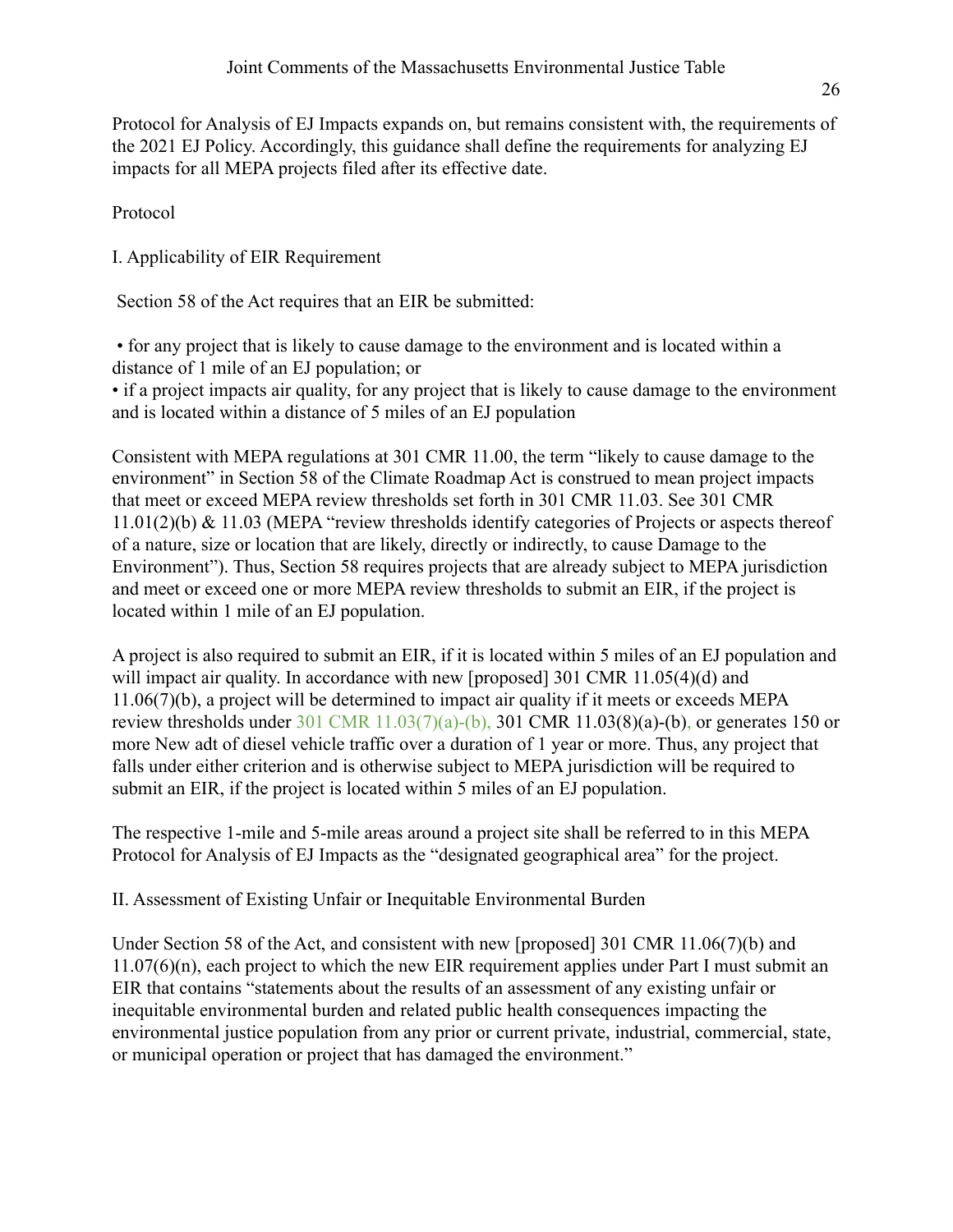This assessment should include all identified EJ populations within the designated geographical area for the project, depending on which applicability criteria is triggered as stated in Part I above.<sup>20</sup> The assessment should then survey past and current polluting activities that may have contributed to an overall "environmental burden" currently borne by the EJ population that may be "unfair and inequitable" as compared to the general population. While measuring the individual effects of a multitude of past and current activities is a complex endeavor, publicly available mapping tools exist as a resource, as described below.

First, Proponents should consult the Massachusetts Department of Public Health (DPH) EJ  $Tool<sup>21</sup>$ to identify whether any municipality or census tract that includes any of the identified EJ populations exhibits one or more of four specific "vulnerable health criteria," which are environmentally related health indicators that are measured to be 110% above statewide averages in the DPH EJ Tool.<sup>22</sup> Any EJ population that exists within those municipalities or census tracts could then be viewed as exhibiting "vulnerable health EJ criteria," and therefore potentially bearing an "unfair or inequitable" environmental burden and related public health consequences.

Second, the Proponent should consult additional data layers in the DPH EJ Tool to survey other potential sources of pollution within the boundaries of the EJ population. While comparisons to statewide averages are not presently available in the DPH EJ Tool, the Proponent should provide a narrative description of the estimated number and type of mapped facilities/infrastructure in the area, and survey enforcement histories of any facilities permitted by Massachusetts Department of Environmental Protection (MassDEP).<sup>23</sup>

Available mapping layers in the DPH EJ Tool include the following:

- MassDEP major air and waste facilities
- M.G.L. c. 21E sites
- "Tier II" toxics use reporting facilities
- MassDEP sites with AULs
- MassDEP groundwater discharge permits
- Wastewater treatment plants
- MassDEP public water suppliers
- Underground storage tanks
- EPA facilities
- Road infrastructure
- MBTA bus and rapid transit
- Other transportation infrastructure

 $20$  The specific EJ populations and the 1-mile and 5-mile distances shall be calculated in the manner described in Part I of the MEPA Public Involvement Protocol for Environmental Justice Populations.

 $21$  EJ Screening v3a active - [2021-09-28](https://dphanalytics.hhs.mass.gov/ibmcognos/bi/?perspective=authoring&pathRef=.public_folders%2FMEPHTN%2Fcommunity%2FEJ%2BScreening%2FEJ%2BScreening%2Bv3a%2Bactive%2F2021-09-28T18%253A33%253A03.224Z%2F2021-09-28T18%253A33%253A03.497Z&id=i19D5C5077B0B45E08EF93BB985234227&closeWindowOnLastView=true&ui_appbar=false&ui_navbar=false&reportPropStr=%7B%22id%22%3A%22iA271E548A4F7444DA56DF874161C6DE8%22%2C%22type%22%3A%22interactiveReport%22%7D&type=output&cmPropStr=%7B%22id%22%3A%22i19D5C5077B0B45E08EF93BB985234227%22%2C%22type%22%3A%22output%22%2C%22defaultName%22%3A%22EJ%20Screening%20v3a%20active%20-%202021-09-28%20-%20XHTML%22%2C%22permissions%22%3A%5B%22execute%22%2C%22read%22%2C%22traverse%22%5D%2C%22modificationTime%22%3A%222021-09-28T18%3A33%3A03.609Z%22%2C%22format%22%3A%22XHTML%22%2C%22parent%22%3A%5B%7B%22id%22%3A%22i53B88A7D20334F0384F54CA65615A89D%22%2C%22type%22%3A%22reportVersion%22%7D%5D%7D) - XHTML (mass.gov)

 $22$  Specifically, "vulnerable health criteria" refers to environmentally related health indicators that are measured to be equal to or greater than 110% of statewide rates based on a 5-year average. Four such health criteria are tracked in the DPH EJ Viewer (heart attack hospitalization, childhood asthma, childhood blood lead, and low birth rate) on a municipal level. Childhood blood lead and low birth rate are also available on a census tract level.

<sup>&</sup>lt;sup>23</sup> Enforcement information is available at <https://eeaonline.eea.state.ma.us/Portal/#!/search/enforcements>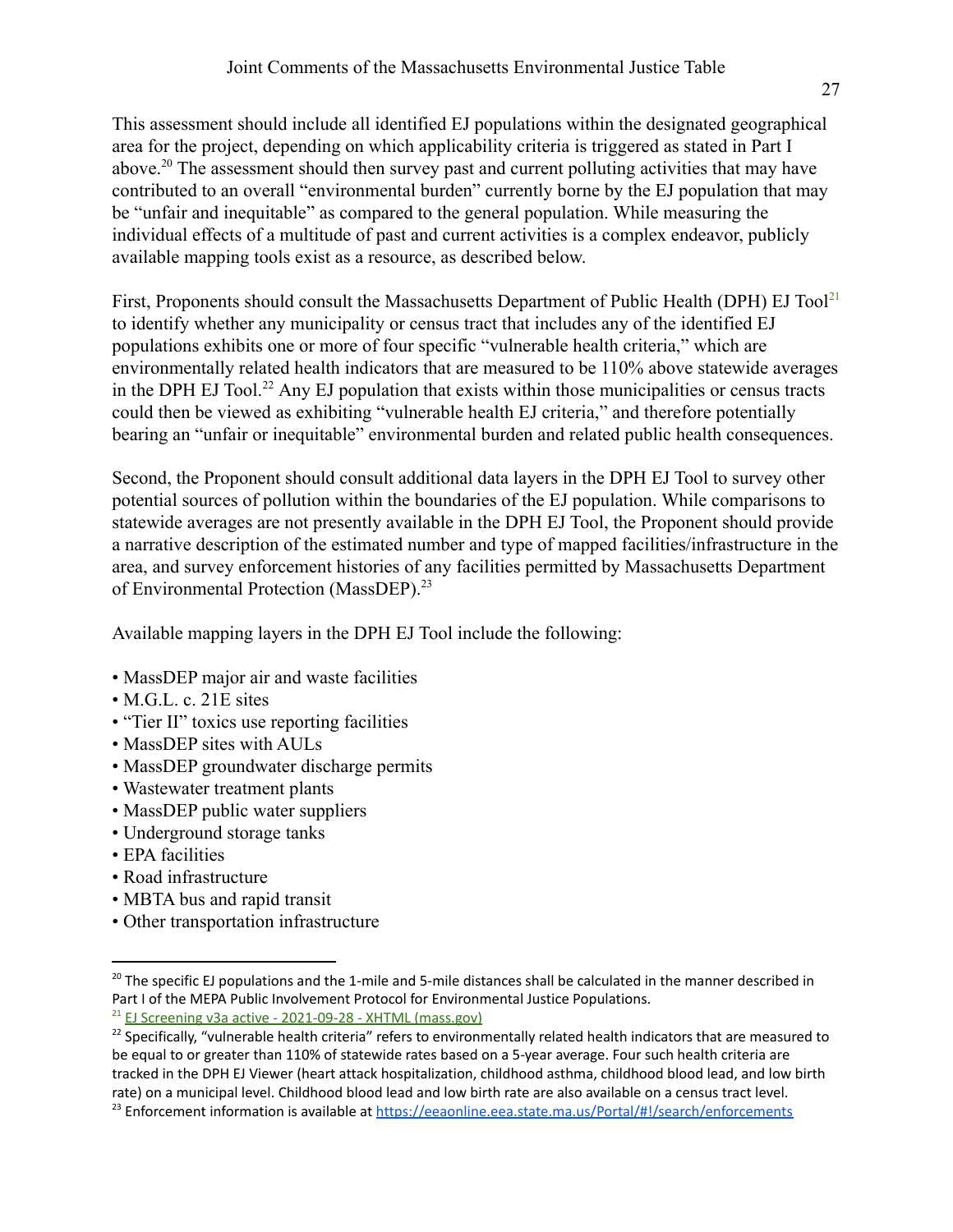- Regional transit agencies
- Energy generation and supply

Third, Proponents should consult the standard output report generated from the RMAT Climate Resilience Design Standards Tool (the "RMAT Tool"),  $^{24}$  which is required as an attachment to the ENF/EENF.<sup>25</sup> Proponents should identify in the EIR whether the RMAT Tool indicates a "High" risk rating for sea level rise/storm surge or extreme precipitation (urban or riverine flooding) as applied to the project site. A "High" ranking for these parameters could be an indicator of elevated climate risks for EJ populations (census block groups) in which the project site is located. The risk rating for the "extreme heat" parameter should not be used as a definitive indicator of elevated climate risks.

Fourth, Proponents, at their option, may consult U.S. EPA's "EJ Screen,"<sup>26</sup> which provides a percentile ranking by census block group, compared against statewide averages, for 11 environmental indicators. When using the tool, Proponents should turn off the "EJ index" data layer—while the EJ index is calculated from the 11 environmental indicators after considering demographic information and population density, this calculation may be inconsistent with the definition of "EJ population" codified in Massachusetts law. In addition, while the environmental indicators/percentiles could be relevant for assessing potential environmental exposures in the relevant area, it should not be used as a definitive indicator of "unfair or inequitable" environmental burden.

The environmental indicators available through the EPA EJ Screen are as follows:

# Indicator Exposure v. Risk Key Medium

NATAAir Toxics Cancer Risk (lifetime exposure) Risk/Hazard Air NATA Respiratory Hazard Index Ratio Risk/Hazard Air NATA Diesel PM (DPM) Potential Exposure Air Particulate Matter (PM2.5) (annual average) Potential Exposure Air Ozone (summer seasonal average, daily 8-hr max) Potential Exposure Air Lead Paint (% of housing built before 1960) Potential Exposure Dust/lead paint Traffic Proximity and Volume Count of vehicles (average annual) Proximity/Quantity Air Proximity to RMP (Risk Management Plan / hazardous waste cleanup) Sites Proximity/Quantity Waste/Water/Air Proximity to TSDFs (Hazardous waste Treatment, Storage, and Disposal Facilities) Proximity/Quantity Waste/Water/Air

Proximity to NPLs (National Priority List / Superfund sites) Proximity/Quantity Waste/Water/Air Wastewater Discharge Toxicity (based on NPDES permitted discharge locations) Proximity/Quantity Water

Finally, any specific concerns raised or feedback received during pre-filing consultations conducted by the Proponent with community-based organizations (CBOs), tribes, or other residents or individuals pursuant to the MEPA Public Involvement Protocol for Environmental Justice Populations should be reviewed to determine how the Proponent will respond though

25

26

<sup>24</sup>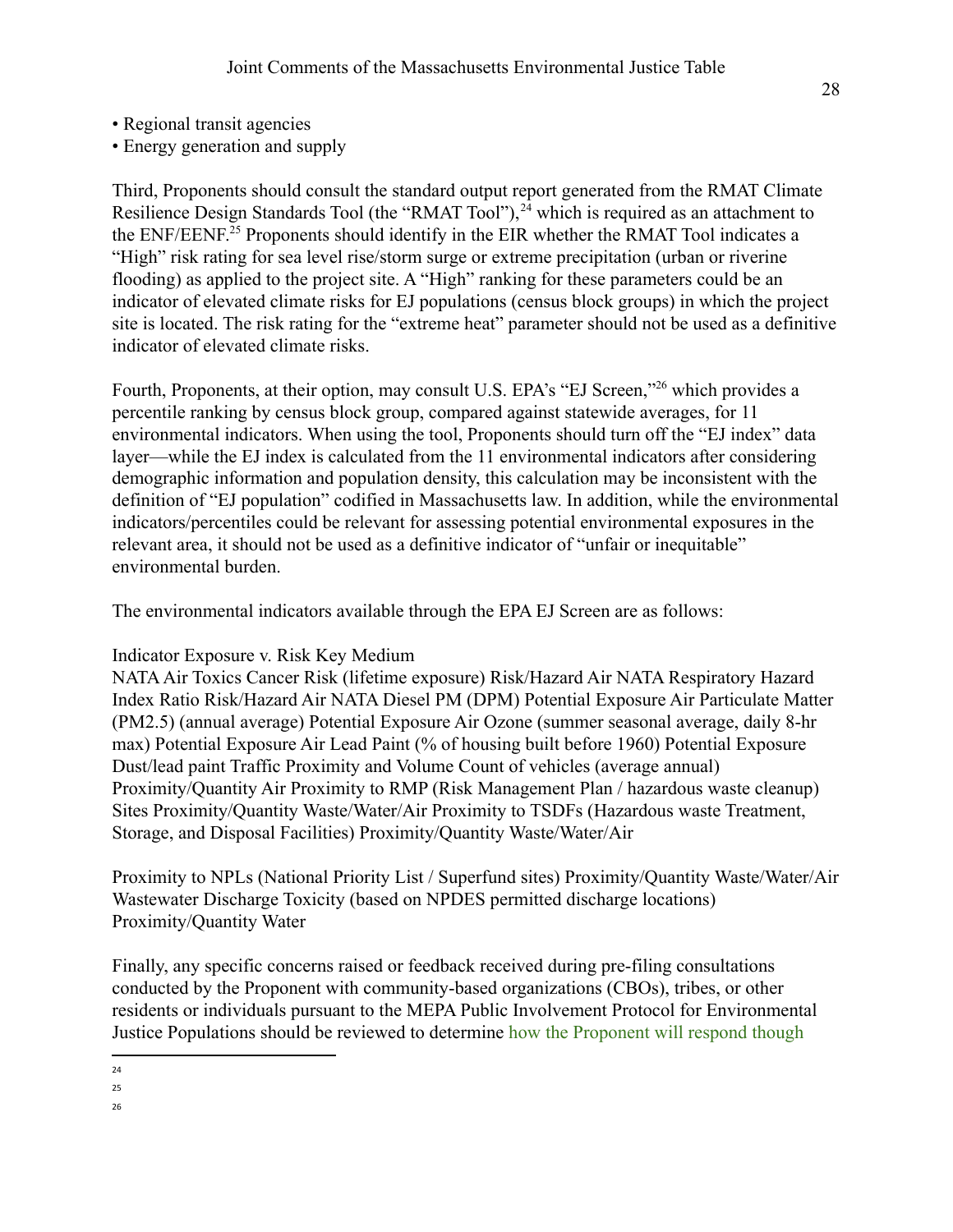project modifications in the ENF/EENF and EIR. whether such feedback should be viewed as indicating existing environmental burdens or related public health consequences. As stated in the MEPA Public Involvement Protocol, the quality of public involvement efforts shall be considered when determining whether to approve a request for expedited review procedures under 301 CMR 11.05(7), together with the analysis provided under this MEPA Protocol for Analysis of EJ Impacts.

Based on the information gathered as described in this Part II, including comments from residents of EJ populations gathering during the pre-filing consultation, and any other relevant data or information obtained through the Proponent's own research, the Proponent should provide a qualitative assessment of whether the factors reviewed appear to indicate that the identified EJ populations currently bear an existing "unfair or inequitable" environmental burden and related public health consequences as compared to the general population. As a general matter, any project that demonstrates any of the following criteria should be assessed as creating a strong potential for unfair or inequitable burden, such that the project should move to Part III: "vulnerable health criteria" measured at or above 110% of statewide average; a cluster (more than 2) of MassDEP major air and waste facilities, M.G.L. c. 21E sites, "Tier II" toxics use reporting facilities, MassDEP sites with AULs, MassDEP groundwater discharge permits, Wastewater treatment plants, or a "High" risk rating in the RMAT tool for sea level rise/storm surge or extreme precipitation (urban or riverine flooding). should be assessed as creating a strong potential for unfair or inequitable burden, such that the project should move to Part III.

III. Analysis of Project Impacts to Determine Disproportionate Adverse Effect

Unless the assessment in Part II definitively shows the absence of any "unfair or inequitable" environmental burden or related public health consequence borne by the identified EJ population as compared to the general population, the Proponent must further analyze whether the environmental and public health impacts from the project will likely result in a disproportionate adverse effect on such population. If the only applicable screening criterion relates to climate change risks identified through the RMAT tool, refer to Part IV below.

The project should be analyzed as creating a disproportionate adverse effect if it will have direct and adverse impacts on the EJ population that will materially exacerbate any existing environmental or public health burden borne by the EJ population. Other indirect impacts on the EJ population must be analyzed, but may be compared against project benefits intended to improve environmental conditions or the public health of the EJ population.

In analyzing direct impacts, the Proponent should consider:

• The nature and severity of the project's environmental and public health impacts; and

• The comparative impact on EJ populations versus non-EJ populations within the project site or other comparable area

In analyzing indirect impacts, the Proponent should consider: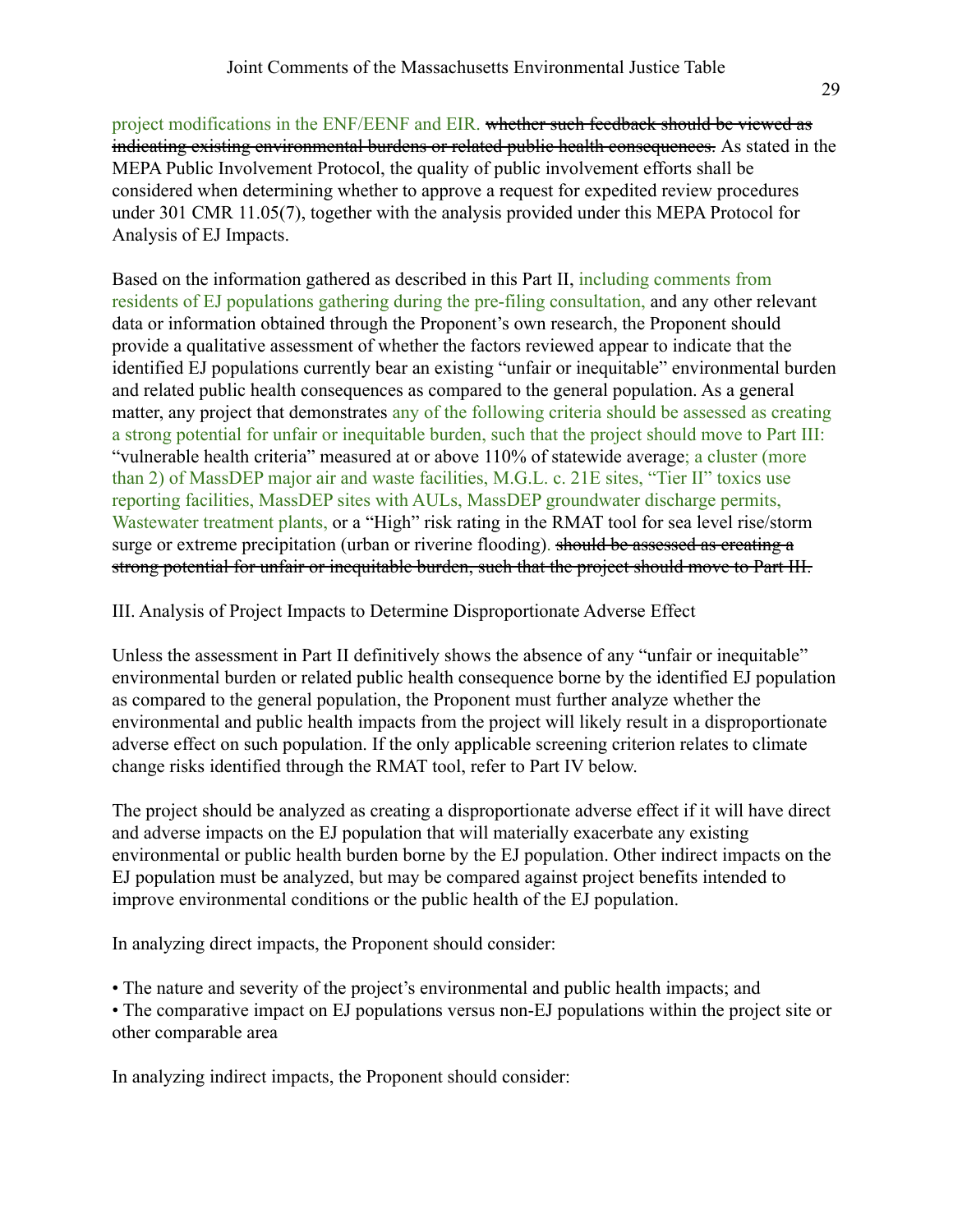• Whether project benefits are specifically intended to improve environmental conditions or the public health of the EJ population

A. Nature and Severity of Project Impact

In reviewing any direct project impacts on the EJ population, the Proponent should analyze whether the nature and severity of such impacts will materially exacerbate an existing environmental or public health burden borne by the EJ population. Direct impacts should be construed to mean any addition of environmental pollution or other burden directly to the EJ population and its immediately surrounding environment, including air pollution to the surrounding neighborhood, water pollution to drinking water or water bodies directly used or accessed by the EJ population, and loss of open space, recreational opportunities and waterfront access directly within or adjacent to the EJ population.<sup>27</sup>

For example, a project that adds traffic directly to an EJ population identified as having elevated public health conditions could be viewed as having a disproportionate adverse effect on such population. This is especially so, if any identified environmental or public health indicators related to air quality (such as PM 2.5/ozone exposure or asthma rates) are elevated in the EJ population. The Proponent should conduct analysis or modeling sufficient to demonstrate the magnitude of any relevant project impacts, and, at a minimum, should conduct air quality analysis of new traffic consistent with the MassDEP Guidelines for Performing Mesoscale Analysis of Indirect Sources (1991). It is important to note that, where the level of existing burden is high, even a small addition of project impacts may create disproportionate adverse effects. For instance, if the DPH vulnerable health criteria or other indicator demonstrates public health or environmental indicators that are well above statewide rates, even a small addition of impacts should be viewed as potentially creating a disproportionate adverse effect.

In addition, while MEPA review thresholds at 301 CMR 11.03 provide a guide for a discussion of impacts, the Proponent shall not limit the discussion to impacts that meet or exceed MEPA review thresholds, and, instead, shall address all short-term and long-term impacts associated with the project, including construction period activities. For instance, an estimate of construction vehicle traffic and routes of travel may be warranted if construction activities will be occurring in close proximity to already-burdened EJ populations.

# B. Comparable Impacts on EJ and Non-EJ Populations

In reviewing any direct project impacts on the EJ population, the Proponent should also analyze whether the impacts on the EJ population are greater or less than those on non-EJ populations within the project site or other comparable area. If a comparable area is selected outside the project site, the Proponent should provide a clear justification for why the area is viewed to be "comparable" or "similarly situated" such that a comparison with the applicable EJ population is reasonable. While a comparison of impacts may not be possible to conduct with mathematical precision, the EIR should contain a description of the proposed methodology and justification for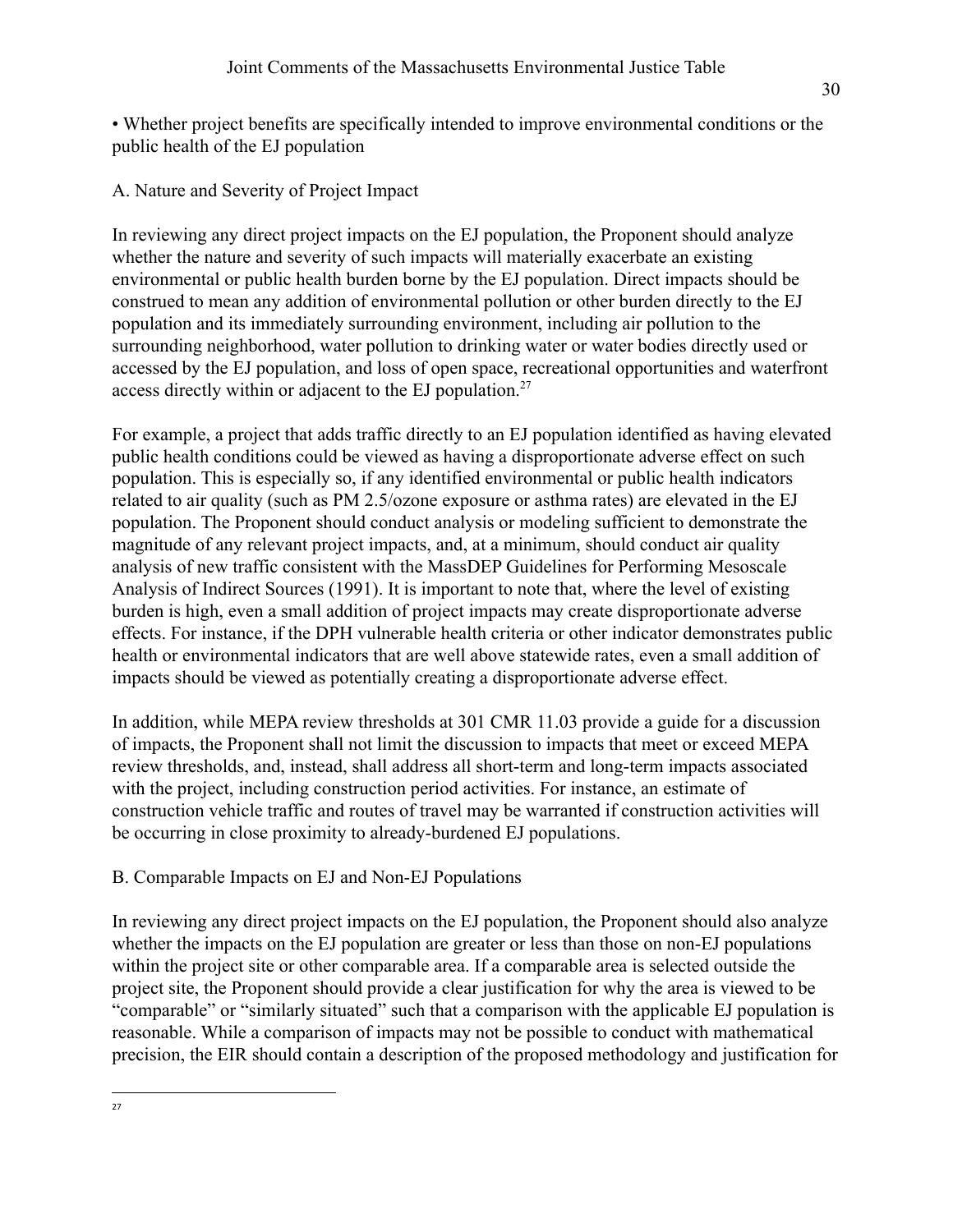any conclusions reached. Any direct impacts on EJ populations that are greater than those on non-EJ populations in the selected area should be viewed as indicating a disproportionate adverse effect.

# C. Project Benefits

In reviewing indirect project impacts on the EJ population, the Proponent may analyze such impacts in comparison to project benefits that are specifically intended to improve environmental conditions or public health of the EJ population (and thereby reduce the existing burden borne by such population). Indirect impacts should be construed to mean the addition of environmental pollution or other burden in a manner in which potential effects to the EJ population and its immediately surrounding environment may be unknown or speculative, not subject to quantitative measurement, or established only through a long chain of causation. For instance, a project that alters wetland resource areas in a manner that requires a water quality certification (with unspecified impacts to surrounding waterbodies and unknown potential for indirect impacts to EJ populations) could compare such impacts with project benefits that specifically benefit EJ populations, such as improved resiliency of public infrastructure or increased open space/recreational opportunities. Similarly, the loss of open space or recreational opportunities at a location that is far removed from EJ populations may present an indirect impact to such populations.

# IV. Analysis of Project Impacts to Determine Climate Change Effects

Unless the assessment in Part II definitively shows the absence of any "unfair or inequitable" environmental burden or related public health consequence borne by the identified EJ population as compared to the general population, the Proponent must further analyze, in addition to the analysis in Part III, whether the environmental impact or public health consequence from the proposed project will increase or reduce the effects of climate change on the EJ population.

In conducting this assessment, the Proponent should consider the following:

• Whether the climate change risks identified through the RMAT Tool are likely to affect the applicable EJ population(s); and

• Whether the greenhouse gas (GHG) emissions associated with the project are significant (2,500 tons per year (tpy) or more) and are likely to affect EJ populations that use or occupy the project

# A. Climate Adaptation

The Proponent should review the output report generated from the RMAT Tool to assess whether the climate parameters for sea level rise/storm surge and extreme precipitation (urban or riverine flooding) are ranked "High" and would affect the applicable EJ population(s). For instance, a residential dwelling that may not be sufficiently elevated to accommodate future sea level rise conditions may affect EJ populations, if it is located within an EJ population or is specifically intended for use by EJ populations. Also, if a project proposes to cut a significant number of trees in a manner that potentially adds to heat conditions in the area, or proposes to add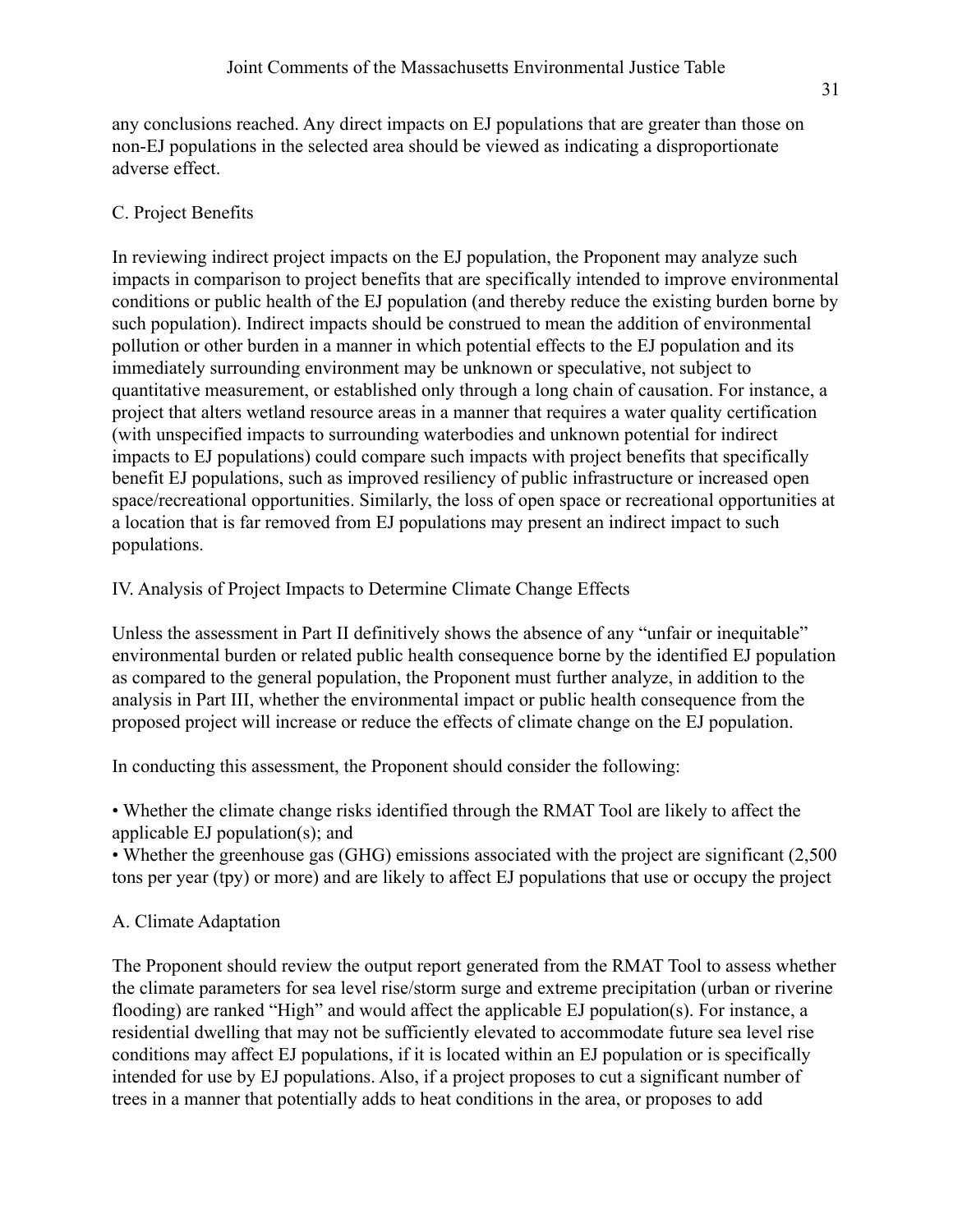impervious cover in a manner that worsens flooding conditions in the surrounding neighborhood, such impacts could have effects on EJ populations located in and around the project site. Any aspects of the project that could reduce climate risks, such as improvements to stormwater management systems and the use of pervious pavement and surfaces should also be reviewed. The Proponent should conduct analysis or modeling to quantify any anticipated climate change effects to the extent practicable, and should apply best available data on future climate conditions. The recommended design standards in the RMAT tool may provide a resource in performing such quantitative analyses.

B. GHG Emissions The Proponent should conduct a GHG analysis if a project is expected to generate 2,500 or more tpy of GHG (CO2) emissions from both stationary and mobile sources.<sup>28</sup> and is likely to be used or occupied by EJ populations. For instance, a residential dwelling or office building located within an EJ population should be analyzed if total emissions from stationary and mobile sources are estimated to equal or exceed 2,500 tpy. The analysis should generally follow the methodology set forth in the 2010 MEPA Greenhouse Gas Emissions Policy and Protocol (the "2010 GHG Policy"), and should provide energy efficiency modeling to support GHG estimates for the Base Case and Design Case. To the extent a project is already required to conduct a GHG analysis under the 2010 GHG Policy, that analysis will satisfy the requirements of this Part IV.B.

## V. Mitigation and Section 61 Findings

To the extent any disproportionate adverse effects or increased climate change risks are identified for the EJ population as described in Parts II-IV, the Proponent must describe measures to be taken to avoid, minimize, and mitigate such effects to the maximum extent practicable. These measures should be considered in addition to those that the project proposes to take to address its impacts more generally. For instance, measures proposed to reduce traffic congestion in the area (such as roadway improvements or traffic signals) may be sufficient to address potential deterioration in traffic conditions, but may not sufficiently address the disproportionate adverse effects that may result from the addition of air pollutants to an already burdened EJ population. In this instance, additional mitigation to further reduce project impacts (such as a more robust traffic demand management (TDM) program) or to ameliorate the existing burden borne by the EJ population (such as contributions to public health services or air quality monitoring) may be warranted. Measures to address climate change risks are particularly important, in light of the vulnerabilities faced by the EJ populations that hinder access to affordable energy resources and the ability to adapt to extreme climate events, such as extreme and more frequent storms and associated flooding.

## VI. EENF/EIR Process for Ecological Restoration Projects Benefiting Environmental Justice Populations

Proponents of ecological restoration projects must complete a form that includes the following information. Ecological Restoration Project means any Project whose primary purpose is to

28